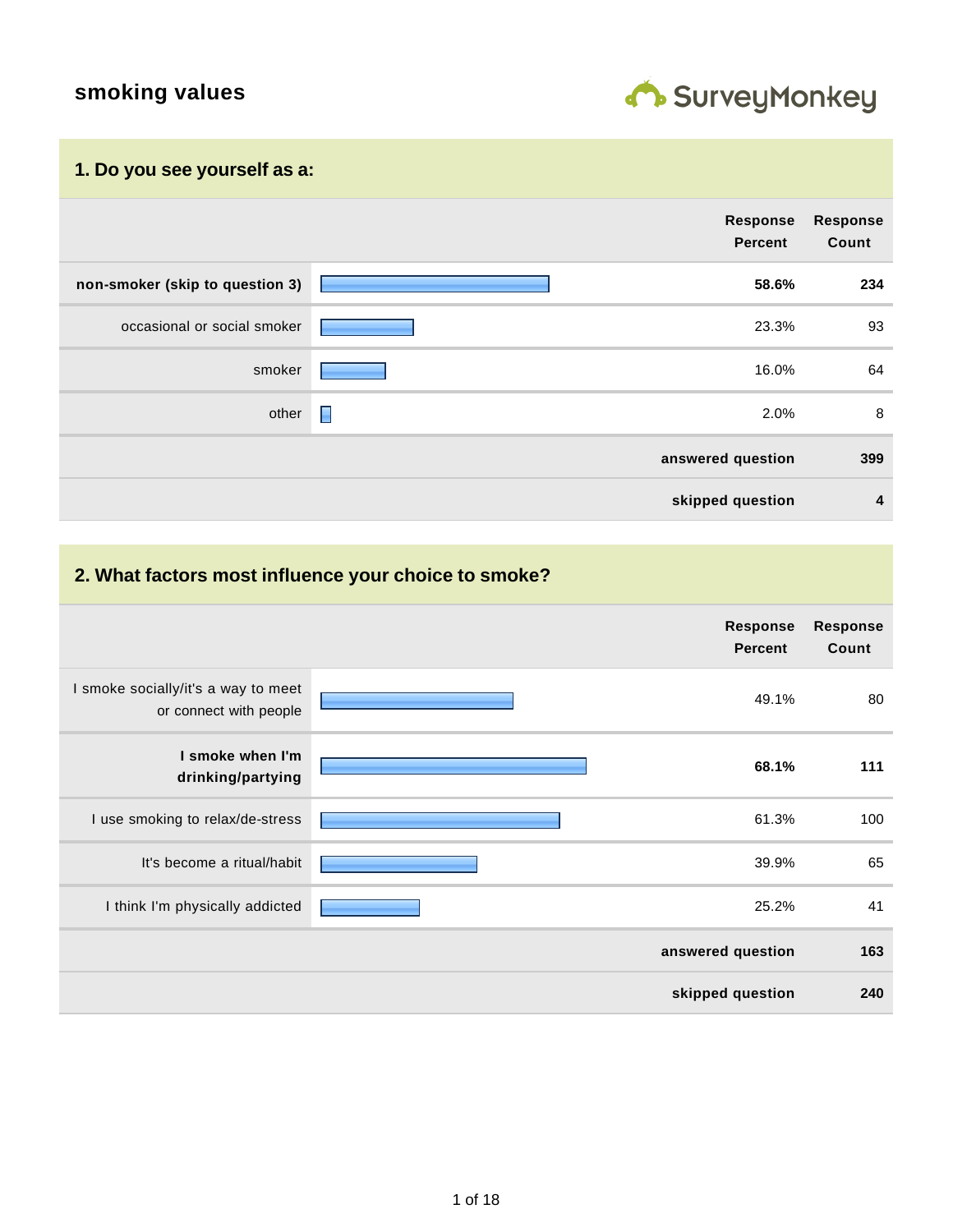| 3. Do you live:                 |                            |                   |
|---------------------------------|----------------------------|-------------------|
|                                 | Response<br><b>Percent</b> | Response<br>Count |
| in campus housing (dorm/mod)    | 84.4%                      | 335               |
| off campus (skip to question 5) | 15.6%                      | 62                |
|                                 | answered question          | 397               |
|                                 | skipped question           | 6                 |

## **4. To your knowledge, does anyone smoke inside your dorm/mod?**

|                | Yes         | <b>No</b>   | <b>Unsure</b>     | <b>Response</b><br>Count |
|----------------|-------------|-------------|-------------------|--------------------------|
| <b>Tobacco</b> | 34.8% (120) | 51.0% (176) | 14.2% (49)        | 345                      |
| Marijuana      | 66.0% (229) | 24.5% (85)  | $9.5\%$ (33)      | 347                      |
| Other          | 13.2% (38)  | 53.7% (154) | 33.1% (95)        | 287                      |
|                |             |             | answered question | 350                      |
|                |             |             | skipped question  | 53                       |

## **5. Would you prefer your living environment (dorm/mod) to be:**

|            | Response<br><b>Percent</b> | Response<br>Count |
|------------|----------------------------|-------------------|
| smoke-free | 76.2%                      | 301               |
| smoking    | 23.8%                      | 94                |
|            | answered question          | 395               |
|            | skipped question           | 8                 |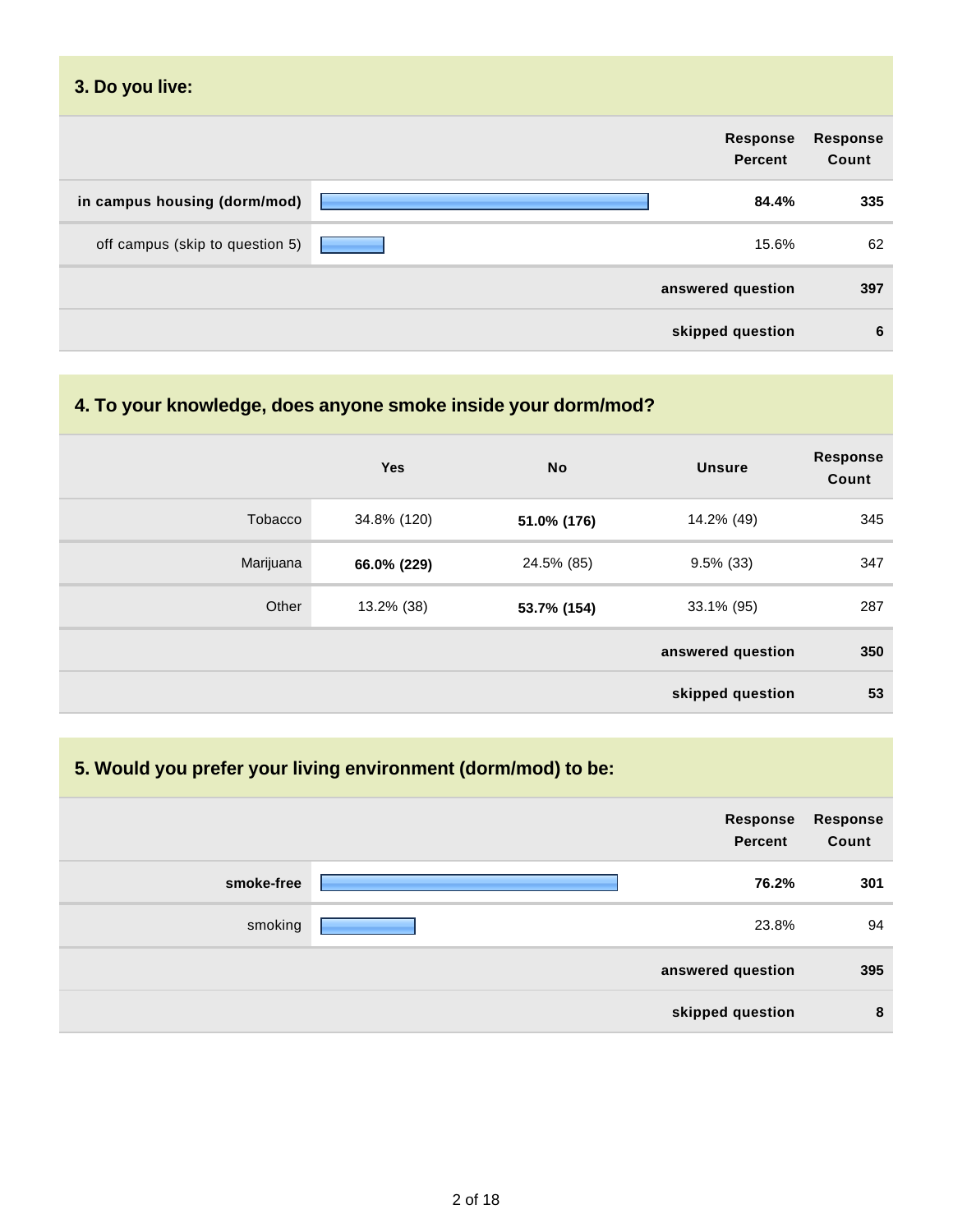## **6. Would you prefer to socialize in an environment that is**

|            | Response<br>Percent | Response<br>Count |
|------------|---------------------|-------------------|
| smoke-free | 65.6%               | 257               |
| smoking    | 34.4%               | 135               |
|            | answered question   | 392               |
|            | skipped question    | 11                |

## **7. All other things being equal, would you rather:**

|                                             | smoker      | non-smoker        | <b>Response</b><br>Count |
|---------------------------------------------|-------------|-------------------|--------------------------|
| be roommates with a                         | 21.9% (85)  | 78.1% (304)       | 389                      |
| live in the same<br>dorm/mod/apartment as a | 28.1% (110) | 71.9% (281)       | 391                      |
| kiss a                                      | 18.9% (74)  | 81.1% (317)       | 391                      |
| date a                                      | 20.8% (81)  | 79.2% (309)       | 390                      |
|                                             |             | answered question | 396                      |
|                                             |             | skipped question  | $\overline{7}$           |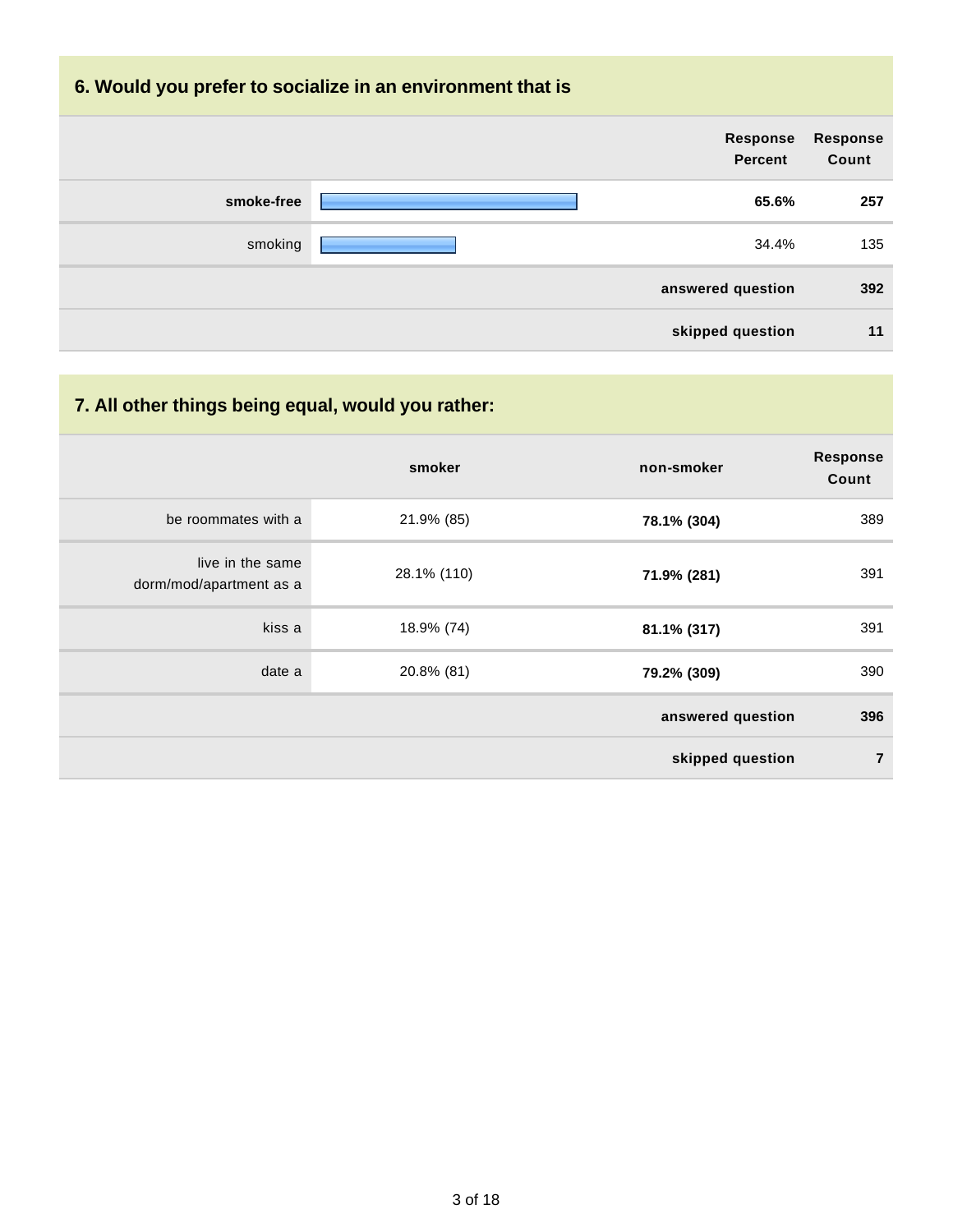|                                                                                       | <b>Response</b><br><b>Percent</b> | <b>Response</b><br>Count |
|---------------------------------------------------------------------------------------|-----------------------------------|--------------------------|
| smokers' right's                                                                      | 27.4%                             | 110                      |
| non-smokers' rights                                                                   | 45.8%                             | 184                      |
| campus culture (please elaborate in<br>comment field below)                           | 26.4%                             | 106                      |
| health effects(e.g. first and<br>secondhand smoke)                                    | 65.7%                             | 264                      |
| environmental effects (e.g.<br>cigarette litter, groundwater<br>contamination, smoke) | 68.7%                             | 276                      |
| aesthetics (e.g. litter, gazebos)                                                     | 61.4%                             | 247                      |
| I'm not concerned with smoking<br>issues on campus                                    | 12.7%                             | 51                       |
|                                                                                       | Other                             | 127                      |
|                                                                                       | answered question                 | 402                      |
|                                                                                       | skipped question                  | 1                        |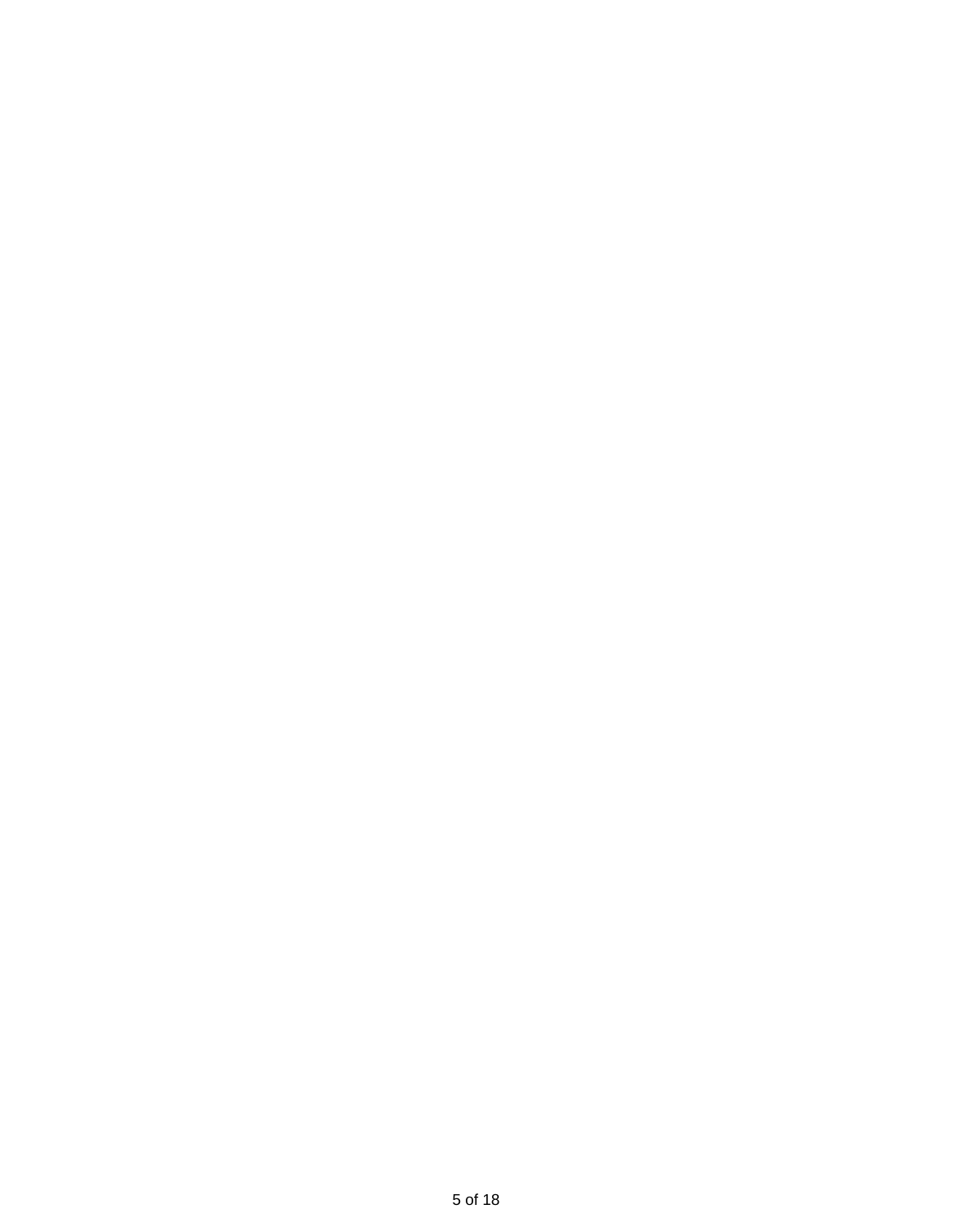**Page 1, Q8. What concerns you about smoking issues on this campus? (check all that apply)**

| $\mathbf{1}$   | I feel that it's anybody's right to smoke if they'd like. When it comes to that<br>affecting people who don't, then people should simply be courteous to those<br>people. I feel that smoking itself is not an issue, only when people are jackasses<br>about it.                                                                                                                                                                                                                                       | Nov 29, 2011 12:38 PM |
|----------------|---------------------------------------------------------------------------------------------------------------------------------------------------------------------------------------------------------------------------------------------------------------------------------------------------------------------------------------------------------------------------------------------------------------------------------------------------------------------------------------------------------|-----------------------|
| $\overline{2}$ | Right now there are no issues, really. Though if smoking were to be banned in<br>quads, etc., just know that nothing will change and people will likely just smoke<br>more inside their rooms                                                                                                                                                                                                                                                                                                           | Nov 21, 2011 12:37 PM |
| $\mathfrak{S}$ | Buying cigarettes sends a strong message about support of unethical corporate<br>practices.                                                                                                                                                                                                                                                                                                                                                                                                             | Nov 21, 2011 12:21 PM |
| 4              | Smoking is socially accepted here, which is a sad tragedy.                                                                                                                                                                                                                                                                                                                                                                                                                                              | Nov 21, 2011 8:48 AM  |
| 5              | marijuana legalization                                                                                                                                                                                                                                                                                                                                                                                                                                                                                  | Nov 21, 2011 8:47 AM  |
| 6              | As someone who smokes a cigarette maybe once or twice a month, I'm tired of<br>every meeting or get together getting constantly interrupted by smoke breaks. As<br>though that's the only way we have to meet people and relax.                                                                                                                                                                                                                                                                         | Nov 21, 2011 8:46 AM  |
| $\overline{7}$ | I think that it is not fair to say that no one on this campus can smoke, not to say<br>impossible to enforce. However, if there is serious concern than I think that you<br>need to find a respectful way that allows those who chose to smoke to do so. We<br>are all (or almost) adults here. In the outside world we are allowed to make the<br>choice to smoke, and for the most part are allowed to anywhere outside. I think<br>you need to consider both sides but not favor one over the other. | Nov 21, 2011 8:43 AM  |
| 8              | The way people make friends first year is by smoking if you don't smoke, it's<br>harder to meet people. And smoking is mutually reinforcing: if you have a large<br>group of friends that smoke, you're all probably going to continue to smoke.                                                                                                                                                                                                                                                        | Nov 21, 2011 8:14 AM  |
| 9              | Many students don't follow the "20 feet from entrances/buildings" guideline, and<br>many students litter with cigarette butts. Also, as an environmentally aware<br>campus, it is disconcerting to see so many people contributing to the production<br>of tobacco. I think people should definitely be allowed to smoke on campus, but<br>should be required to do so in the least harmful ways possible.                                                                                              | Nov 20, 2011 11:10 AM |
| 10             | The campus culture seems to promote health and safety and radical politics in its<br>presentation. However, many people who smoke are de-valuing their own moral<br>and ethical understandings by smoking. It is a tremendous part of socialization,<br>and also of stress relief on campus. Its like campus is an advertisement for the<br>cigarette industry saying "even radicals smoke!"  its like the prevalence of<br>smoking detracts from its severity, and normalizes it.                      | Nov 17, 2011 2:01 PM  |
| 11             | Smokers aren't respectful of the rules set aside for non-smokers (i.e. smoking 25<br>feet away from buildings)                                                                                                                                                                                                                                                                                                                                                                                          | Nov 17, 2011 12:30 PM |
| 12             | there are enough smokers poles/ trash / recycling cans on campus. People who<br>smoke are people too.                                                                                                                                                                                                                                                                                                                                                                                                   | Nov 16, 2011 8:45 PM  |
| 13             | I wanted to express that there are people on this campus that don't smoke<br>cigarettes and also don't think that other people smoking cigarettes on campus is<br>a problem.                                                                                                                                                                                                                                                                                                                            | Nov 16, 2011 1:08 PM  |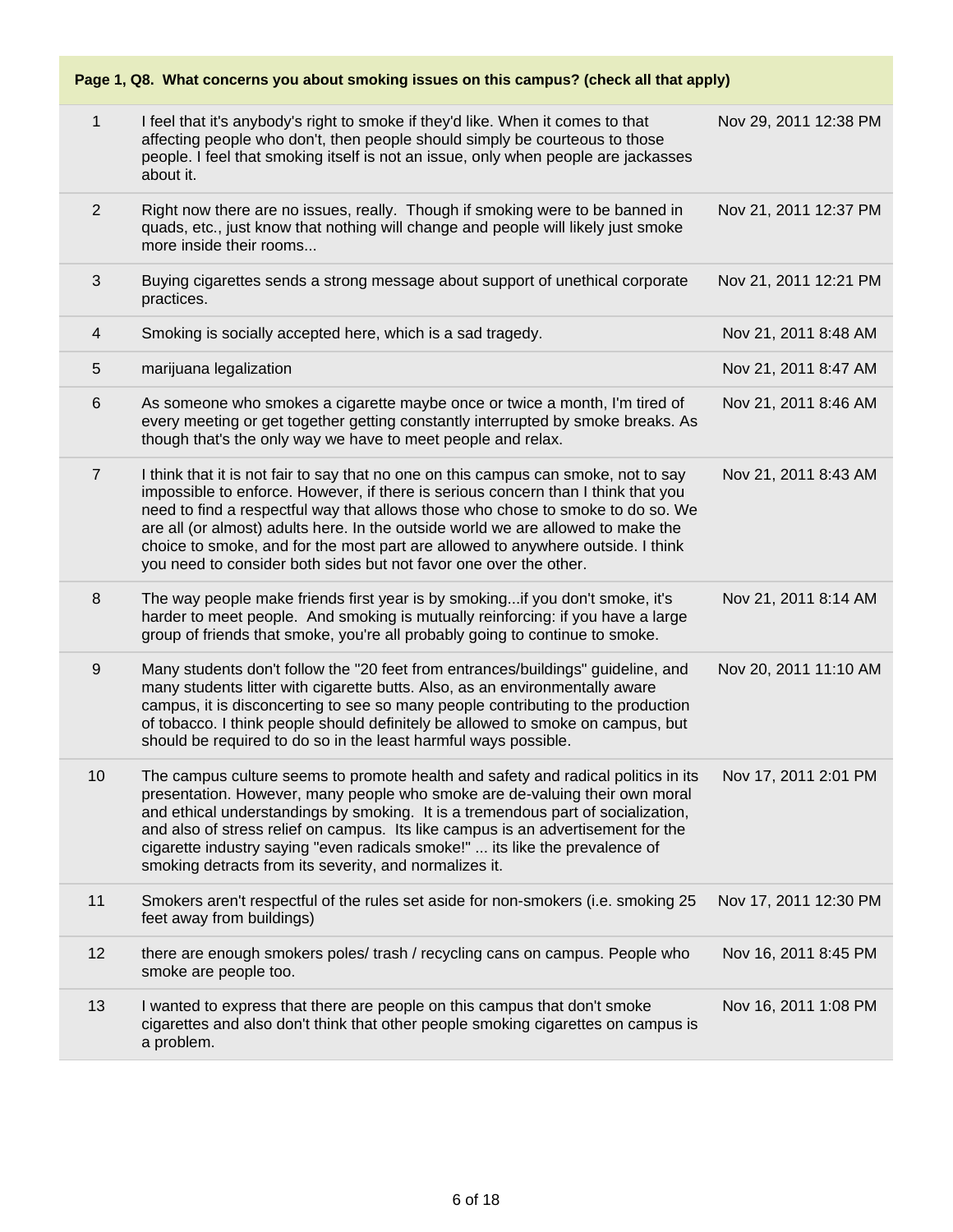|    | Page 1, Q8. What concerns you about smoking issues on this campus? (check all that apply)                                                                                                                                                                                                                                                                                                                                                                                                                                                                                                                                                                                                                                                                                                                                                                     |                       |  |  |
|----|---------------------------------------------------------------------------------------------------------------------------------------------------------------------------------------------------------------------------------------------------------------------------------------------------------------------------------------------------------------------------------------------------------------------------------------------------------------------------------------------------------------------------------------------------------------------------------------------------------------------------------------------------------------------------------------------------------------------------------------------------------------------------------------------------------------------------------------------------------------|-----------------------|--|--|
| 14 | I would like smokers to be able to exercise their rights in a space that does not<br>hinder the rights of non-smokers. Littering is unacceptable.                                                                                                                                                                                                                                                                                                                                                                                                                                                                                                                                                                                                                                                                                                             | Nov 16, 2011 12:29 PM |  |  |
| 15 | I feel like everyone smokes and it's very annoying as someone with severe<br>asthma.                                                                                                                                                                                                                                                                                                                                                                                                                                                                                                                                                                                                                                                                                                                                                                          | Nov 16, 2011 11:26 AM |  |  |
| 16 | I'm not sure that there is a way to eliminate the culture of smoking that exists on<br>this campus, given that it is a stress reliever for many people, so I think in order<br>for people to stop smoking they would need to participate in other ways of de-<br>stressing. I remember my first year I smoked as a social tool, to make friends<br>and to meet people, as well as to take study breaks. Maybe more opportunities<br>to socialize in public spaces./ a campus center? with drop in yoga classes? could<br>help reduce the culture of smoking on campus?                                                                                                                                                                                                                                                                                        | Nov 16, 2011 9:19 AM  |  |  |
| 17 | *These questions are not specific to tobacco or to marijuana - you need to<br>specifiy when you say "would you want to live in a mod with a smoker" if that is a<br>tobacco smoker or a marijuana smoker. I would not mind living with a marijuana<br>smoker - I would not want to live with a tobacco smoker.                                                                                                                                                                                                                                                                                                                                                                                                                                                                                                                                                | Nov 16, 2011 8:44 AM  |  |  |
| 18 | Allergies are a big problem                                                                                                                                                                                                                                                                                                                                                                                                                                                                                                                                                                                                                                                                                                                                                                                                                                   | Nov 16, 2011 12:15 AM |  |  |
| 19 | I feel that it is important to have a safe space for all lifestyles. And if smoking is<br>part of your lifestyle, you should be aware and respectful of substance free<br>people, but you should not feel devalued socially or academically because of<br>your personal choices. Intolerance should not be associated with smoking on<br>campus, but rather, substance abuse. If that were the issue my answers might<br>be much different. Smoking does not imply anything inherent about a person (so<br>how could you ask whether or not you would be roommates with a smoker or<br>nonsmoker?). I do not want to live in a campus culture that is intolerant of<br>smoking (as long as smokers are respectful).                                                                                                                                           | Nov 15, 2011 10:08 PM |  |  |
| 20 | Smoking seems to me quite hypocritical of the values that most Hampshire<br>students hold.                                                                                                                                                                                                                                                                                                                                                                                                                                                                                                                                                                                                                                                                                                                                                                    | Nov 15, 2011 5:40 PM  |  |  |
| 21 | I ANSWERED THESE QUESTIONS UNDER THE ASSUMPTION THAT YOU<br>ARE REFERRING TO TOBACCO SMOKING WHICH I CAN'T STAND! I feel<br>like there is very little fluidity between the "sub" and "sub-free" groups on<br>campus, one which I am very sorry about. it is very difficult to socialize with<br>people who are in the other category. I WISH LESS PEOPLE WOULD SMOKE<br>CIGARETTES HERE BECAUSE THEY'RE FEEDING INTO THE POCKETS OF<br>PHILIP MORRIS, THEY LOOK STUPID, AND I DON'T LIKE TO SEE<br>CIGARETTE BUTTS AROUND.                                                                                                                                                                                                                                                                                                                                    | Nov 15, 2011 5:35 PM  |  |  |
| 22 | I think the lack of a real campus center results in the gazebos being the main<br>hubs of casual social interaction. I became a smoker in my first year because the<br>gazebos seemed like the easiest and most comfortable way to meet new people<br>(now in my fourth year, the vast majority of my friends are people I met either in<br>the gazebo or through someone I met in the gazebo). This is not a criticism of<br>the gazebos--I think they're great, and provide a comfortable social environment<br>that respects the rights of smokers and non-smokers. However, in addition, I<br>think that it would be nice (especially for non-smokers) for there to be a similar<br>sort of arena for casually meeting new people that didn't center around smoking.<br>Additionally, I am concerned with non-smokers' rights in general, but I don't see | Nov 15, 2011 5:02 PM  |  |  |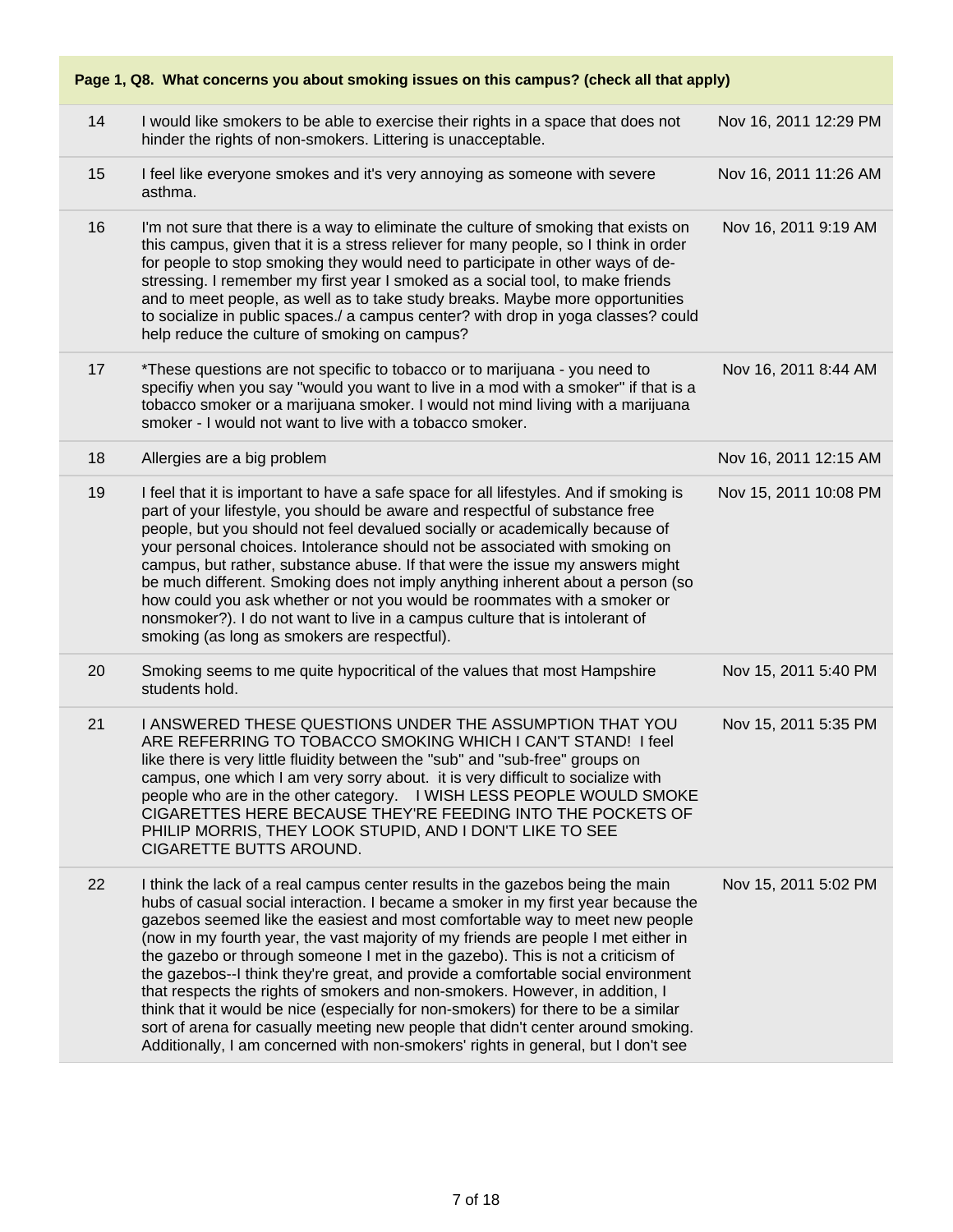it as a problem on this campus specifically.

| 23 | Though not a smoker and someone who prefers to live with and date non-<br>smokers, I do recognize people's right to smoke, and I don't want that to be<br>infringed upon too much. That said, I want there to be places where I don't need<br>to be around it.                                                                                                                                                                                                               | Nov 15, 2011 2:09 PM  |
|----|------------------------------------------------------------------------------------------------------------------------------------------------------------------------------------------------------------------------------------------------------------------------------------------------------------------------------------------------------------------------------------------------------------------------------------------------------------------------------|-----------------------|
| 24 | Developing smoking habits at such young age it's discouraging about the health<br>of our generation                                                                                                                                                                                                                                                                                                                                                                          | Nov 15, 2011 1:43 PM  |
| 25 | Its hard for first years who do not smoke to make friends because a lot of the<br>culture of meeting people is in the gazebo/by bumming cigarettes.                                                                                                                                                                                                                                                                                                                          | Nov 15, 2011 1:22 PM  |
| 26 | in terms of tobacco smoking, it makes the campus look dirty and the students<br>look trashy. it's so depressing and hypocritical to hear the same students who<br>talk so passionately about environmental concerns and anti-corporate stances<br>have to go outside for a quick ciggy break. but it seems like there are plenty of<br>helpful, available resources on campus to help smokers quit--it just seems like a<br>pervasive, hipster kind of thing to do, i guess. | Nov 15, 2011 1:09 AM  |
| 27 | I wish smoking wasn't the cool hipster thing to do. people pretend like that's not<br>why they smoke but it definitely is a big influence. I hat the butts the smell and<br>the second hand smoke!!                                                                                                                                                                                                                                                                          | Nov 15, 2011 12:55 AM |
| 28 | campus culture, the ever-shifting thing that it is, still perpetuates the image of<br>smoking being an alternative and cool thing to do. when really, smokers are<br>slaves to corporations - I think that information needs to enter the smoking<br>discourse. Alternative "activists" are feeding the system they rail against.                                                                                                                                            | Nov 14, 2011 9:37 PM  |
| 29 | It feels very common for people to smoke to deal with lack of sleep, high stress<br>levels, and for people to think that smoking will not effect us yet because we are<br>young.                                                                                                                                                                                                                                                                                             | Nov 14, 2011 9:32 PM  |
| 30 | I don't want a culture of superiority and guilt targeted at people who happen to<br>smoke from people who don't. I also don't want a culture where macho assholes<br>brag about drugs that they do.                                                                                                                                                                                                                                                                          | Nov 14, 2011 7:25 PM  |
| 31 | I don't mind if my housemates or anyone else smokes as long as they do it<br>respectfully. We share space, so courtesy is really important.                                                                                                                                                                                                                                                                                                                                  | Nov 14, 2011 7:07 PM  |
| 32 | When smokers don't acknowledge others' sensitivity to their smoke smell.                                                                                                                                                                                                                                                                                                                                                                                                     | Nov 14, 2011 3:40 PM  |
| 33 | A vast amount of people are extremely dependent on smoking cigarettes. It is<br>incredibly disheartening to see the amount of intelligent young individuals<br>partaking in an action so stupid, all because it is popular. There are also other<br>options to cigarettes that are quite creative and not as harmful.                                                                                                                                                        | Nov 14, 2011 3:37 PM  |
| 34 | this survey was really black-and-white. I don't mind living with, hanging out with,<br>kissing, dating, etc, smokers or being around smoke. I just don't prefer it.                                                                                                                                                                                                                                                                                                          | Nov 14, 2011 2:42 PM  |
| 35 | contrary to what seems to be popular hampshire belief, you do not have to<br>smoke on this campus to "fit in" but it certainly seems to help.                                                                                                                                                                                                                                                                                                                                | Nov 14, 2011 2:36 PM  |
| 36 | It seems as though everyone at Hampshire smokes                                                                                                                                                                                                                                                                                                                                                                                                                              | Nov 14, 2011 2:06 PM  |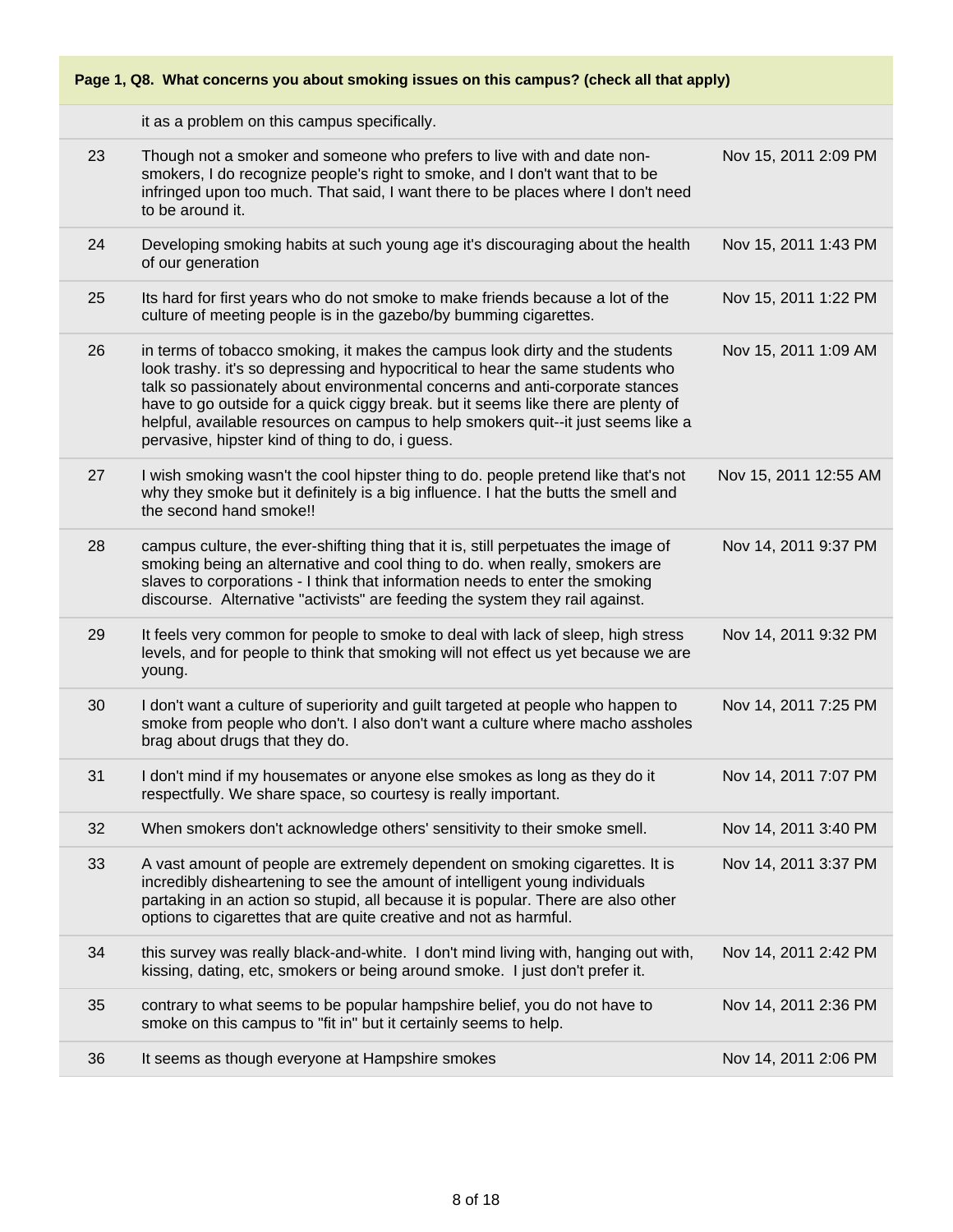| 37 | Smoking should not be considered normal, or acceptable. And smokers should<br>understand that by smoking in public spaces, they expose other non-smokers to<br>similar health risks. Here, smoking is normal. Smokers will light up with near-<br>impunity, wherever they feel like it. Some even smoke inside, though I<br>understand this to be illegal. Just the other day, I was walking behind a young<br>girl who exhaled smoke over her shoulder and into my face, not once but several<br>times. This should never happen. Smokers should be embarrassed by their<br>smoking.                                                                                                                                                                                                                               | Nov 14, 2011 1:11 PM  |
|----|---------------------------------------------------------------------------------------------------------------------------------------------------------------------------------------------------------------------------------------------------------------------------------------------------------------------------------------------------------------------------------------------------------------------------------------------------------------------------------------------------------------------------------------------------------------------------------------------------------------------------------------------------------------------------------------------------------------------------------------------------------------------------------------------------------------------|-----------------------|
| 38 | I want there to be spaces for those allergic to smoke, but as a smoker, I want to<br>be able to smoke in my living space. I also wish there were more butt-buddies<br>around so folks didn't throw butts on the ground.                                                                                                                                                                                                                                                                                                                                                                                                                                                                                                                                                                                             | Nov 14, 2011 1:02 PM  |
| 39 | I hate how many people get in to smoking tobacco in their first two years at<br>Hampshire. Its hard to see friends start smoking here, because of Hampshire's<br>atmosphere.                                                                                                                                                                                                                                                                                                                                                                                                                                                                                                                                                                                                                                        | Nov 14, 2011 12:14 PM |
| 40 | I don't want this campus to be one where non-smokers come and suddenly<br>realize that a lot of socialization happens around smoking, and decide to smoke<br>only for that. That's really not good, and I see it happen.                                                                                                                                                                                                                                                                                                                                                                                                                                                                                                                                                                                            | Nov 14, 2011 11:32 AM |
| 41 | Cigarette butts an the ground are disgusting, the only thing worse is broken<br>glass, t's trashy (no pun intended). Also, people smelling like cigarettes is gross<br>too. Again, it's trashy, as if you smelled really strongly of BO, vomit, or feces.                                                                                                                                                                                                                                                                                                                                                                                                                                                                                                                                                           | Nov 14, 2011 11:24 AM |
| 42 | Hampshire has the unfortunate reputation for being one of the biggest 'pot-<br>schools' in the country. It is sad that more people know us for our drug use than<br>for our academic philosophy.                                                                                                                                                                                                                                                                                                                                                                                                                                                                                                                                                                                                                    | Nov 14, 2011 11:12 AM |
| 43 | Hampshire is supposed to be a progressive institution, but the amount of<br>smoking is kind of hypocritical to that image, especially when cigarettes are part<br>of a very negative cycle of corporate power, addiction, and environmental<br>destruction. Add to this the fact that cigarettes are disgusting and the litter<br>caused by their improper disposal taints the image of the college. Smoking is a<br>choice. Smokers have a right to smoke (cigarettes, anyway), but I think the right<br>of non-smokers to breathe clean air carries more weight, because non-smokers<br>are not actively doing anything - breathing secondhand smoke is involuntary. So<br>sub-free areas/rules should be enforced, and the culture on campus should<br>always be pushed in a direction that discourages smoking. | Nov 14, 2011 11:10 AM |
| 44 | I feel that this campus is essentially split up into two groups, the sub-friendly<br>people and the sub-free people and it is frustrating how little cross over there is<br>between the two groups. I feel like there are so many more people could be<br>socializing with if there was not this invisible line that makes crossing over so<br>awkward.                                                                                                                                                                                                                                                                                                                                                                                                                                                             | Nov 14, 2011 11:02 AM |
| 45 | i hate smoking. haters gonna hate.                                                                                                                                                                                                                                                                                                                                                                                                                                                                                                                                                                                                                                                                                                                                                                                  | Nov 14, 2011 10:56 AM |
| 46 | I think all the rules/policies are pretty much OK the way they are.                                                                                                                                                                                                                                                                                                                                                                                                                                                                                                                                                                                                                                                                                                                                                 | Nov 14, 2011 10:56 AM |
| 47 | While these issues are concerning, people won't stop smoking. I think taking<br>care to ensure everyone's rights are being respected are important. In addition,<br>environmental concerns need to be addressed.                                                                                                                                                                                                                                                                                                                                                                                                                                                                                                                                                                                                    | Nov 14, 2011 10:50 AM |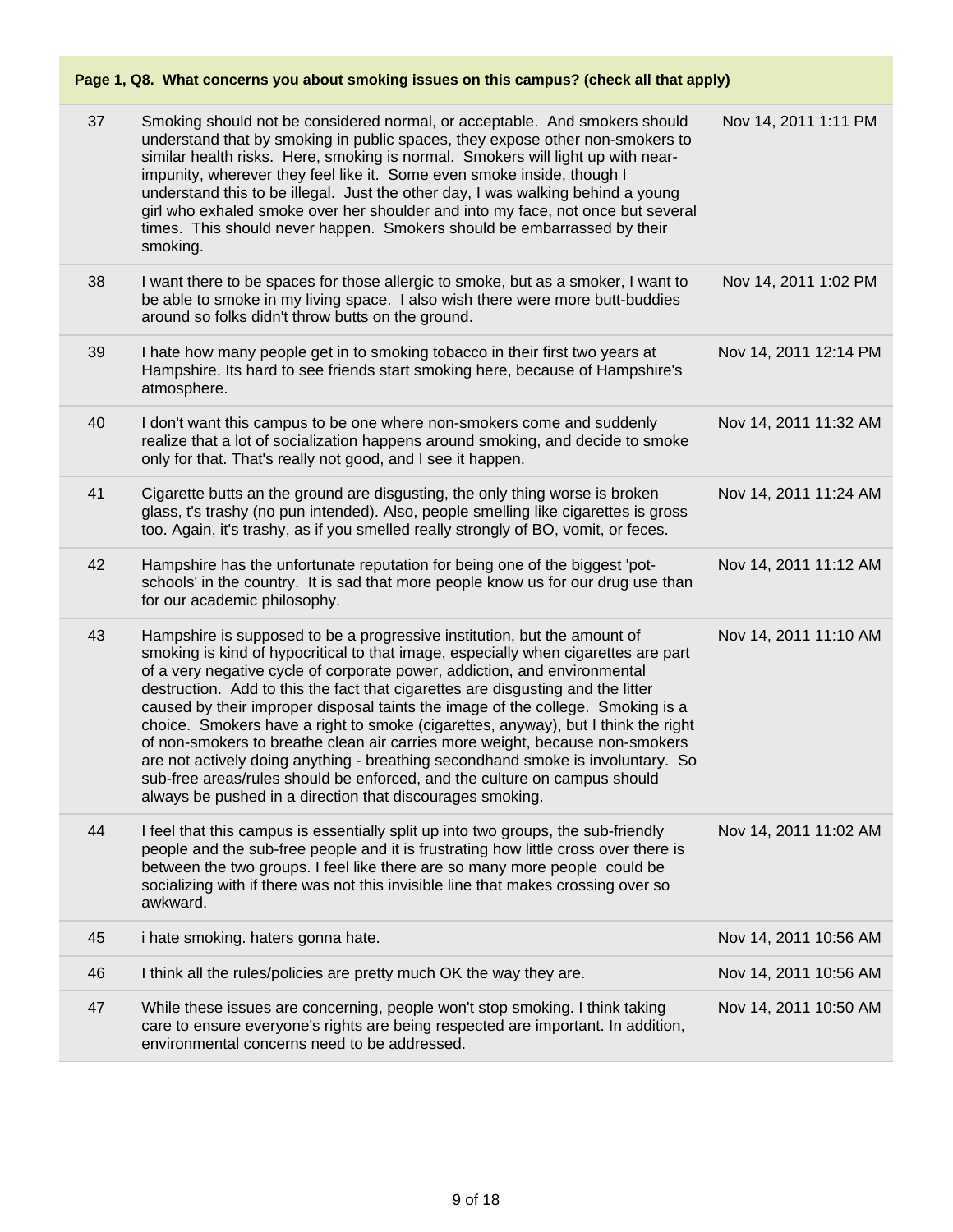**Page 1, Q8. What concerns you about smoking issues on this campus? (check all that apply)** 48 My hall is a sub-free hall, and yet I can't seem to get away from the smell of smoke from the lower halls. The lax nature of how Hampshire treats smoking violations really pisses me off. If they want to ruin their heath fine, but leave my lungs out of it. Nov 14, 2011 10:34 AM 49 hampshire is supposed to be a place concerned with sustainability and the environment yet it seems that so much of the student population smokes and it goes unquestioned Nov 14, 2011 10:34 AM 50 Smoking almost seems encouraged the way rules are not enforced. Nov 14, 2011 10:28 AM 51 Question 6 is really "no preference." Nov 14, 2011 10:27 AM 52 just make some where warm enough for people who smoke so I don't have to deal with shitty excuses about the weather for reasons idiots smoke inside or directly next to my window Nov 14, 2011 10:11 AM 53 On Campus its never really okay to tell people that they can't smoke near a building because there is this stupid belief that everybody smokes so what is the problem? Nov 14, 2011 10:05 AM 54 Butts on the ground! EW Nov 14, 2011 10:01 AM 55 It seems that many non-smokers become smokers when they attend Hampshire. I think this reflects the social culture of smoking on campus. Nov 14, 2011 9:54 AM 56 Lets be a more health conscious campus and so what should have been done when we found out that second hand smoke causes cancer: ban cigarettes. Nov 14, 2011 9:32 AM 57 People thinking smoking weed is harmless, that it is a right that they should have, to be able to smoke weed. They complain when campus police "bust" people for smoking weed. Pot turns people to zombies. It ruins people's personalities. I wish Hampshire students didn't need to rely on pot for emotional and social stability. Pot is also illegal, which doesn't mean people shouldn't do it, but they should understand why they get in trouble if they are blatantly smoking weed. They should not complain when they face legal repercussions because of this, the same way that if I speed on the highway, I will take responsibility for my speeding ticket. Having rules and choosing to break them, then taking responsibility for any repercussions seems like a mature thing. To smoke weed and think you should never get in trouble for it is to deny responsibility for your actions. It is an immature attitude. Nov 14, 2011 9:27 AM 58 Campus culture revolves around smokers on weekend nights. The social environment of Hampshire revolves around smoking. Its a key way to make friends and socialize, which is kind of messed up! Nov 14, 2011 9:25 AM 59 If people want to smoke it's their right and as long as cigarette litter is disposed of responsibly, the campus should have a rather relaxed approach to any kind of smoking. There are bigger issues that should be focused on. If students have the option to be in a smoking/smoke-free environment, which I believe for the most part they do, then there really is not a problem. Nov 14, 2011 9:24 AM 60 The social scene at Hampshire is often based around smoking because people Nov 14, 2011 9:23 AM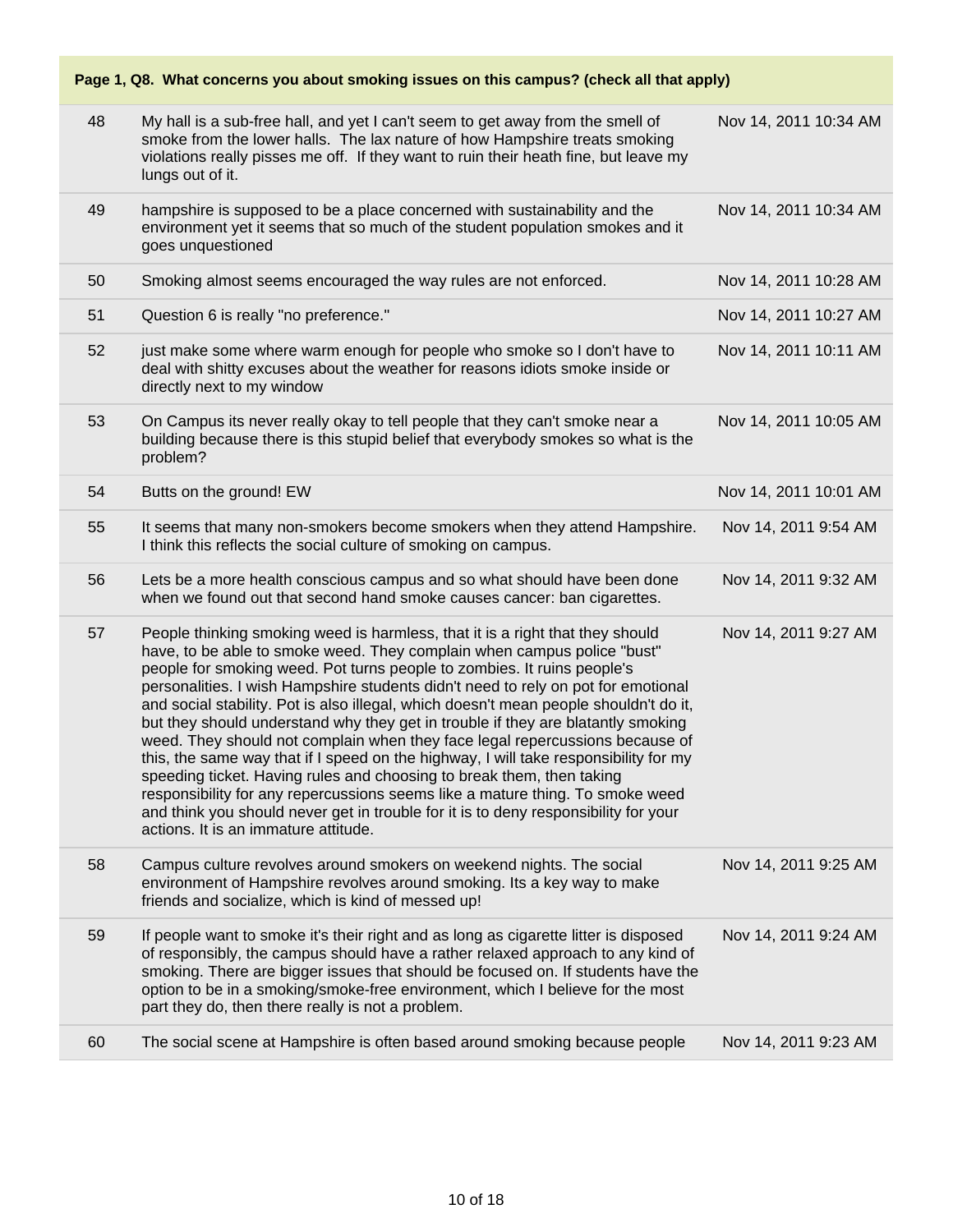| Page 1, Q8. What concerns you about smoking issues on this campus? (check all that apply) |                                                                                                                                                                                                                                                                                                                                                                                                                                                                                                                                                                                                                                                                                                                                                                    |                       |
|-------------------------------------------------------------------------------------------|--------------------------------------------------------------------------------------------------------------------------------------------------------------------------------------------------------------------------------------------------------------------------------------------------------------------------------------------------------------------------------------------------------------------------------------------------------------------------------------------------------------------------------------------------------------------------------------------------------------------------------------------------------------------------------------------------------------------------------------------------------------------|-----------------------|
|                                                                                           | think it makes them look cooler. As someone who used to smoke occasionally<br>but doesn't anymore, it's intimidating when you're trying to make friends and<br>they're just smoking outside.                                                                                                                                                                                                                                                                                                                                                                                                                                                                                                                                                                       |                       |
| 61                                                                                        | Questions 5 and 6 should have a "doesn't matter to me" option on it. Because<br>honestly, the "smoking" or "smoke free" doesn't give all the options and I'm<br>forced to choose smoke-free, which skews this entire survey. Same with all of<br>question 7. I currently date a smoker. Of course I'd like it if they quit. But I'm still<br>dating one.                                                                                                                                                                                                                                                                                                                                                                                                           | Nov 14, 2011 9:17 AM  |
| 62                                                                                        | I think that the campus culture encourages smoking. I know a lot of people who<br>began smoking at Hampshire.                                                                                                                                                                                                                                                                                                                                                                                                                                                                                                                                                                                                                                                      | Nov 14, 2011 8:50 AM  |
| 63                                                                                        | I am not a smoker myself, but want to be mindful of those that choose to smoke<br>and their rights. I don't think that they will go away right away, and I want to live<br>in harmony with this fact rather than step on smoker's rights and try to abolish<br>smoking on campus. Here are some things that I don't like about how smoking<br>affects my life: sometimes the cigarette "garbages" will catch fire, and usually<br>someone else has to take care of it. Cigarette butts on the ground. I don't really<br>mind inhaling a little cigarette smoke as I pass a smoker, it's just like passing a<br>bus and I smell exhaust fumes for a second. I can't remember inhaling second-<br>hand smoke around campus though. Maybe once or twice it'll happen. | Nov 14, 2011 8:48 AM  |
| 64                                                                                        | Hampshire has a bad reputation for substances as it is. I hate trying to network<br>and get to know people (especially people in my age group who have been in<br>the workforce for a year or two after graduation) only to have substance-related<br>jokes made at my expense for being a Hampshire student. It makes me wonder<br>if employers are exacting similar prejudices.                                                                                                                                                                                                                                                                                                                                                                                  | Nov 14, 2011 8:48 AM  |
| 65                                                                                        | I am an asthmatic, which is largely why I do not smoke, but I also think it is unfair<br>for me to extensively limit the rights of the smokers around me. For instance, the<br>steps that are being taken to make UMass smoke-free, are in my opinion fairly<br>useless to everyone except the administration, who can now point to how their<br>campus is "smoke-free". Just because you say something shouldn't exist,<br>doesn't mean it will stop existing and being a large part of people's lives. I think<br>we need to find alternate solutions to these problems. Like, maybe targeting the<br>level of academic and social stress that students are under when they attend<br>Hampshire College/any college.                                             | Nov 14, 2011 8:46 AM  |
| 66                                                                                        | It's really surprising how many people smoke cigarettes on campus. It's a very<br>social thing and it's a little worrisome how much Hampshire culture supports it.                                                                                                                                                                                                                                                                                                                                                                                                                                                                                                                                                                                                 | Nov 14, 2011 8:22 AM  |
| 67                                                                                        | Litter especially I have no preference for all options on question 7 I don't like<br>smoking but I sometimes like smokers/kissing smokers it reminds me of my dad<br>I know thats weird                                                                                                                                                                                                                                                                                                                                                                                                                                                                                                                                                                            | Nov 14, 2011 8:05 AM  |
| 68                                                                                        | It makes the campus look bad when we have so many young people that smoke.<br>Also, there seems to be a fairly obvious distinction between the people that<br>smoke on campus and the people that don't.                                                                                                                                                                                                                                                                                                                                                                                                                                                                                                                                                           | Nov 14, 2011 5:20 AM  |
| 69                                                                                        | I wish that campus police would hold a slightly stricter position on smoking.<br>Although I understand this is an environment that emphasizes people's safety, I<br>also think that it is also the campus police's obligation to enforce a smoke-free                                                                                                                                                                                                                                                                                                                                                                                                                                                                                                              | Nov 13, 2011 10:42 PM |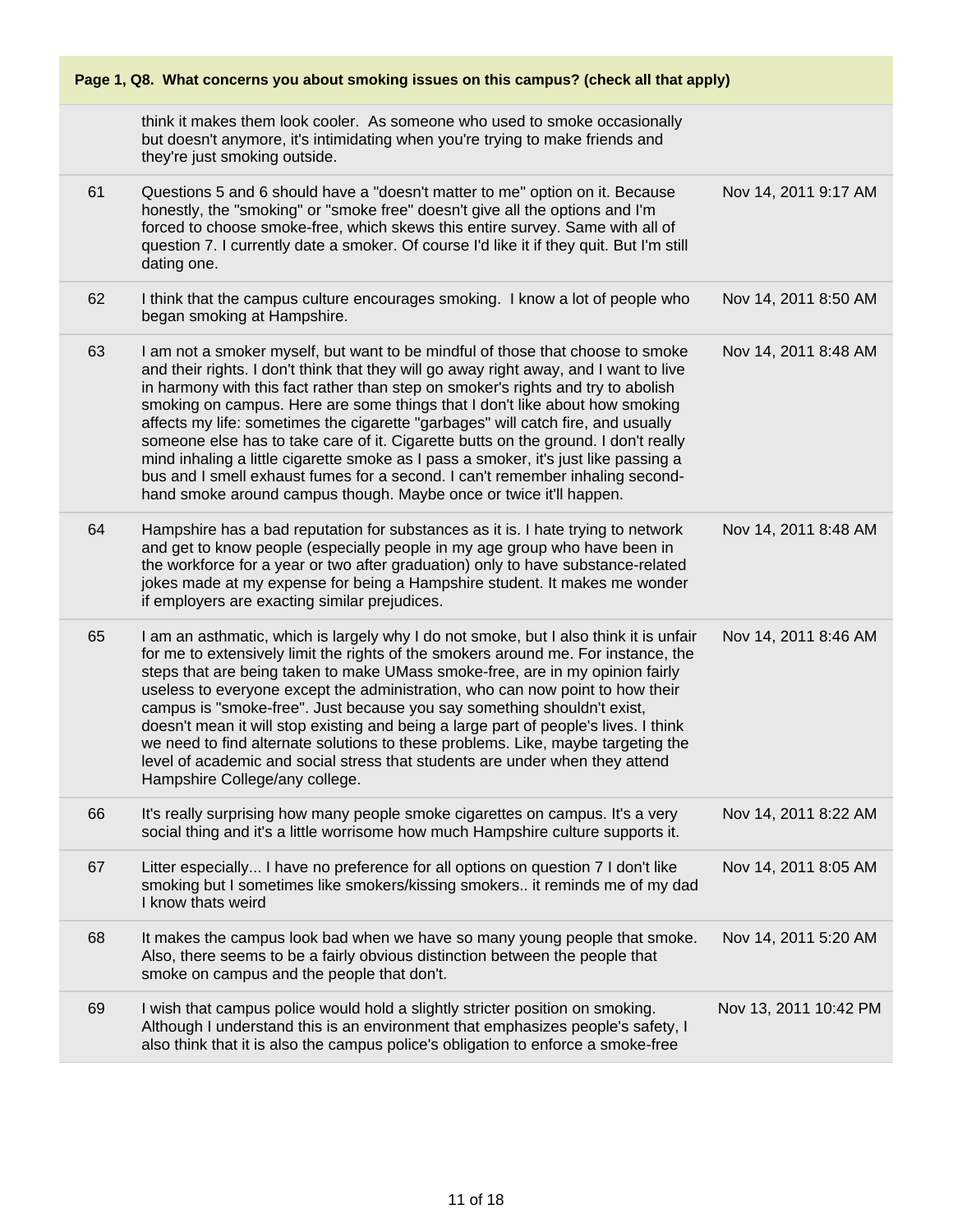policy in the dorms when it is obvious it is being violated. Campus police walked into my hall last weekend when it clearly reeked of pot smoke and simply asked the people in our hall, who he saw with alcohol in their hands, to simply "keep it in their rooms". It's disrespectful to me, a non-smoker, to see the campus police not put ANY value on at the very least taking the alcohol/pot from them.

| 70 | We smoke too much. way too much. Its a problem and I am a part of it.                                                                                                                                                                                                                                                                                                                                                                                                                                                                                                                                                                                                                                                                                                                                                                                                                                                                                                                                                                                                                                                                                                                                                                                                    | Nov 13, 2011 6:02 PM  |
|----|--------------------------------------------------------------------------------------------------------------------------------------------------------------------------------------------------------------------------------------------------------------------------------------------------------------------------------------------------------------------------------------------------------------------------------------------------------------------------------------------------------------------------------------------------------------------------------------------------------------------------------------------------------------------------------------------------------------------------------------------------------------------------------------------------------------------------------------------------------------------------------------------------------------------------------------------------------------------------------------------------------------------------------------------------------------------------------------------------------------------------------------------------------------------------------------------------------------------------------------------------------------------------|-----------------------|
| 71 | Smells nasty. Not really that concerned though, I guess.                                                                                                                                                                                                                                                                                                                                                                                                                                                                                                                                                                                                                                                                                                                                                                                                                                                                                                                                                                                                                                                                                                                                                                                                                 | Nov 13, 2011 2:38 PM  |
| 72 | The gazebos are pretty nasty. It's choice to be in there so that's fine, but the area<br>around can get gross too                                                                                                                                                                                                                                                                                                                                                                                                                                                                                                                                                                                                                                                                                                                                                                                                                                                                                                                                                                                                                                                                                                                                                        | Nov 13, 2011 1:37 PM  |
| 73 | I'm allergic to the smoke, and I hate having to walk through a cloud trying to get<br>into my dorm or classroom or into Saga. It's gross, and I get asthma attacks.<br>Smoking on campus would be ok with me if smokers were more respectful of<br>non-smokers, and the aesthetics on campus. If they stayed in the gazebos to<br>smoke and threw away their butts and packs, it would be fine. Cigarette butts are<br>gross. Smoke is gross, and it seems like many smokers on campus don't<br>understand or respect how disgusting it is for a non-smoker to be subjected to<br>the experience of having to walk through smoke clouds to get to class. Many<br>smokers smoke right outside of Saga or right outside dorm doors. The smoke<br>filters in through windows, and a friend of mine who lives next to me and I get<br>asthma attacks whenever this happens. We live on the FOURTH FLOOR. I don't<br>think it's possible to ban smoking from the whole campus and it might even<br>make things worse, where people would smoke indoors to hide from folks who<br>might get them in trouble, but I am all in favor of some kind of movement to get<br>smokers away from building entrances and pathways and to get them to clean<br>up their butts. Good luck! | Nov 12, 2011 11:47 PM |
| 74 | I'm concerned that smokers have rights and gazebos. I think that the college<br>should discourage it. I think it makes us look bad to prospective students.                                                                                                                                                                                                                                                                                                                                                                                                                                                                                                                                                                                                                                                                                                                                                                                                                                                                                                                                                                                                                                                                                                              | Nov 12, 2011 8:53 PM  |
| 75 | I'm concerned with secondhand smoke and feeling trapped because I can't<br>escape smoking when people in my hall smoke a lot.                                                                                                                                                                                                                                                                                                                                                                                                                                                                                                                                                                                                                                                                                                                                                                                                                                                                                                                                                                                                                                                                                                                                            | Nov 12, 2011 7:17 PM  |
| 76 | When my state instituted the no-smoking-indoors law, many smokers stopped<br>frequenting a 24 hour diner that everyone socialized at. That made socializing<br>with them, and meeting new people more difficult. People are usually respectful<br>about where their smoke is, and I think cutting down on places where people can<br>smoke may be detrimental to the social atmosphere (if that is what is under<br>consideration?). I do think that standing 25 ft away from a building is a great rule<br>to have, however, further enforcements could encroach on rights and general<br>social well-being of the campus and students.                                                                                                                                                                                                                                                                                                                                                                                                                                                                                                                                                                                                                                 | Nov 12, 2011 6:30 PM  |
| 77 | Especially second hand smoking. It is not fair to make 2nd hand smokers face<br>the effects of someone else smoking.                                                                                                                                                                                                                                                                                                                                                                                                                                                                                                                                                                                                                                                                                                                                                                                                                                                                                                                                                                                                                                                                                                                                                     | Nov 12, 2011 4:19 PM  |
| 78 | I think you need to specify if you are referring to pot or tobacco. I do not smoke<br>tobacco and am very confused as to which you are looking for answers on. I<br>answered all questions as if about tobacco.                                                                                                                                                                                                                                                                                                                                                                                                                                                                                                                                                                                                                                                                                                                                                                                                                                                                                                                                                                                                                                                          | Nov 12, 2011 2:46 PM  |
| 79 | One thing that I hate a lot about smoking on campus is when people throw their                                                                                                                                                                                                                                                                                                                                                                                                                                                                                                                                                                                                                                                                                                                                                                                                                                                                                                                                                                                                                                                                                                                                                                                           | Nov 12, 2011 2:33 PM  |
|    |                                                                                                                                                                                                                                                                                                                                                                                                                                                                                                                                                                                                                                                                                                                                                                                                                                                                                                                                                                                                                                                                                                                                                                                                                                                                          |                       |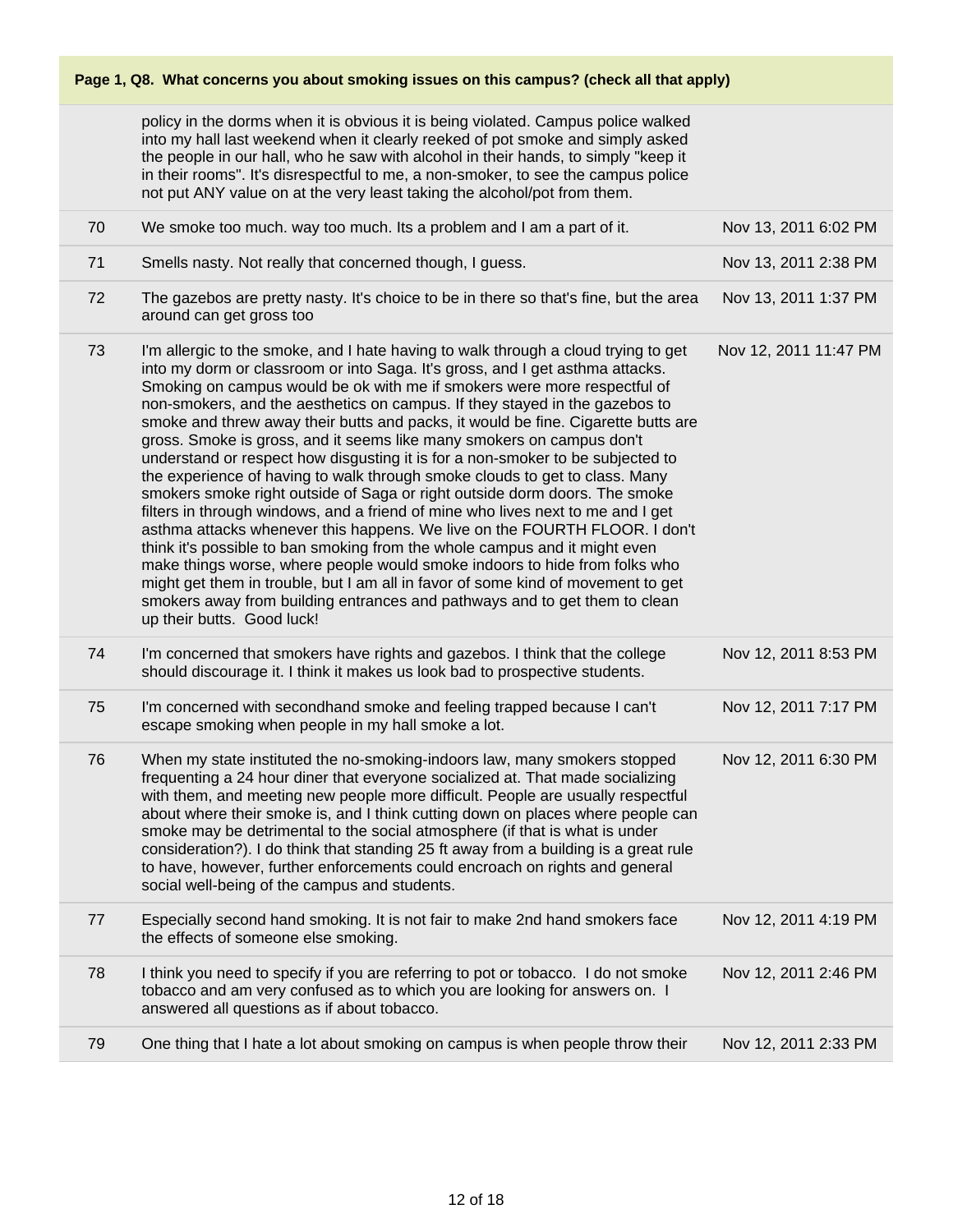

cigarettes on the ground. It makes the campus look dirty.

|    | cigarettes on the ground. It makes the campus look dirty.                                                                                                                                                                                                                                                                                                                                                                                                                                                                                                                                                                                                                                                                                                                                                                                                                                                                                                                                                                                                                                       |                       |
|----|-------------------------------------------------------------------------------------------------------------------------------------------------------------------------------------------------------------------------------------------------------------------------------------------------------------------------------------------------------------------------------------------------------------------------------------------------------------------------------------------------------------------------------------------------------------------------------------------------------------------------------------------------------------------------------------------------------------------------------------------------------------------------------------------------------------------------------------------------------------------------------------------------------------------------------------------------------------------------------------------------------------------------------------------------------------------------------------------------|-----------------------|
| 80 | I think people should just be responsible with smoking by being respectful of<br>others (i.e. not smoking around people bothered by it, not leaving butts<br>everywhere, etc.- common courtesy). I do feel that lots of Hamp students smoke<br>and that it is not going to go away, so we should just try to make it easy and<br>beneficial for smokers to smoke without bothering others.                                                                                                                                                                                                                                                                                                                                                                                                                                                                                                                                                                                                                                                                                                      | Nov 12, 2011 12:49 PM |
| 81 | There are people who don't smoke at Hampshire, yet the most visible people<br>here are smokers. If you are an incoming freshman, it seems like the only way to<br>make friends here is to smoke.                                                                                                                                                                                                                                                                                                                                                                                                                                                                                                                                                                                                                                                                                                                                                                                                                                                                                                | Nov 12, 2011 11:53 AM |
| 82 | With increasing state and federal taxation on cigarettes and tobacco, the<br>governement is taxing a lifestyle, in addition to a product. Smokers and smoking<br>is becoming increasingly demonized in the media and society, this is also<br>reflected on Hampshire's campus. Non-smoking advocates impose a "no<br>smoking within 25 ft of any building" rule without providing the proper support for<br>smokers to follow these rules, as ashtrays, and trash cans are generally placed<br>right next to building entrances. Non smoking campaigns are generally<br>ineffective, as most smokers decline to particicpate in surveys. For example,<br>consider the posters stating that 64% of Hampshire students are non smokers-<br>look around campus at the vast dispersal of cigarette butts and you will know<br>that this is untrue. (The poster should read "64% of Hampshire students<br>surveyed do not smoke"). Non smoking campaigns reject and past judgement<br>on an unrepresented group of people. This survey has prompted an incentive to<br>start a pro-smoking campaign. | Nov 12, 2011 9:11 AM  |
| 83 | Clarification on #4: Smokers live in my mod. They do not smoke inside the mod<br>space. The campus culture toward smoking makes cigarette and marijuana<br>smoke virtually inescapable. Individuals who wish to avoid it - including<br>individuals who have immune reactions to cannabis and MUST avoid it - must<br>exile themselves away from the campus. Additionally, smokers do not pay<br>attention to the 25-foot rule, although they are more considerate of substance<br>free spcaes - when asked.                                                                                                                                                                                                                                                                                                                                                                                                                                                                                                                                                                                    | Nov 12, 2011 1:38 AM  |
| 84 | I need to elaborate on the fact that I only had two choices in question 7. I don't<br>really care whether I kiss/date/live with a smoker or non-smoker, I would,<br>however, prefer that whoever those people may be, they would be fine with my<br>occasional smoking habits. Also, to clarify, I only smoke marijuana.                                                                                                                                                                                                                                                                                                                                                                                                                                                                                                                                                                                                                                                                                                                                                                        | Nov 11, 2011 9:41 PM  |
| 85 | I've been around smoking all my life and i used to smoke myself but i quit<br>because i realized how stupid it is. my rule is if i'm gunna smoke something it<br>has to at least get me high. tobacco does not do that. I see kids here start to<br>smoke just cuz everyone around em is doing it. No, you don't look cool, you look<br>retarded, because you aren't inhaling the smoke you dumbass thats the whole<br>point of smoking is to inhale. i don't mind smoking if the smoker is addicted but i<br>can't stand watching beginner smokers smoke like little kids and think they are<br>cool.                                                                                                                                                                                                                                                                                                                                                                                                                                                                                          | Nov 11, 2011 9:20 PM  |
| 86 | Campus culture well, I have to say it's not very attractive to see a lot of<br>students sitting around smoking, and does not seem to reflect the values of a<br>learning environment. It seems so hypocritical for so many students who preach<br>environmentalism, anti-corporation-ism, health (i.e. the incredible amounts of                                                                                                                                                                                                                                                                                                                                                                                                                                                                                                                                                                                                                                                                                                                                                                | Nov 11, 2011 8:14 PM  |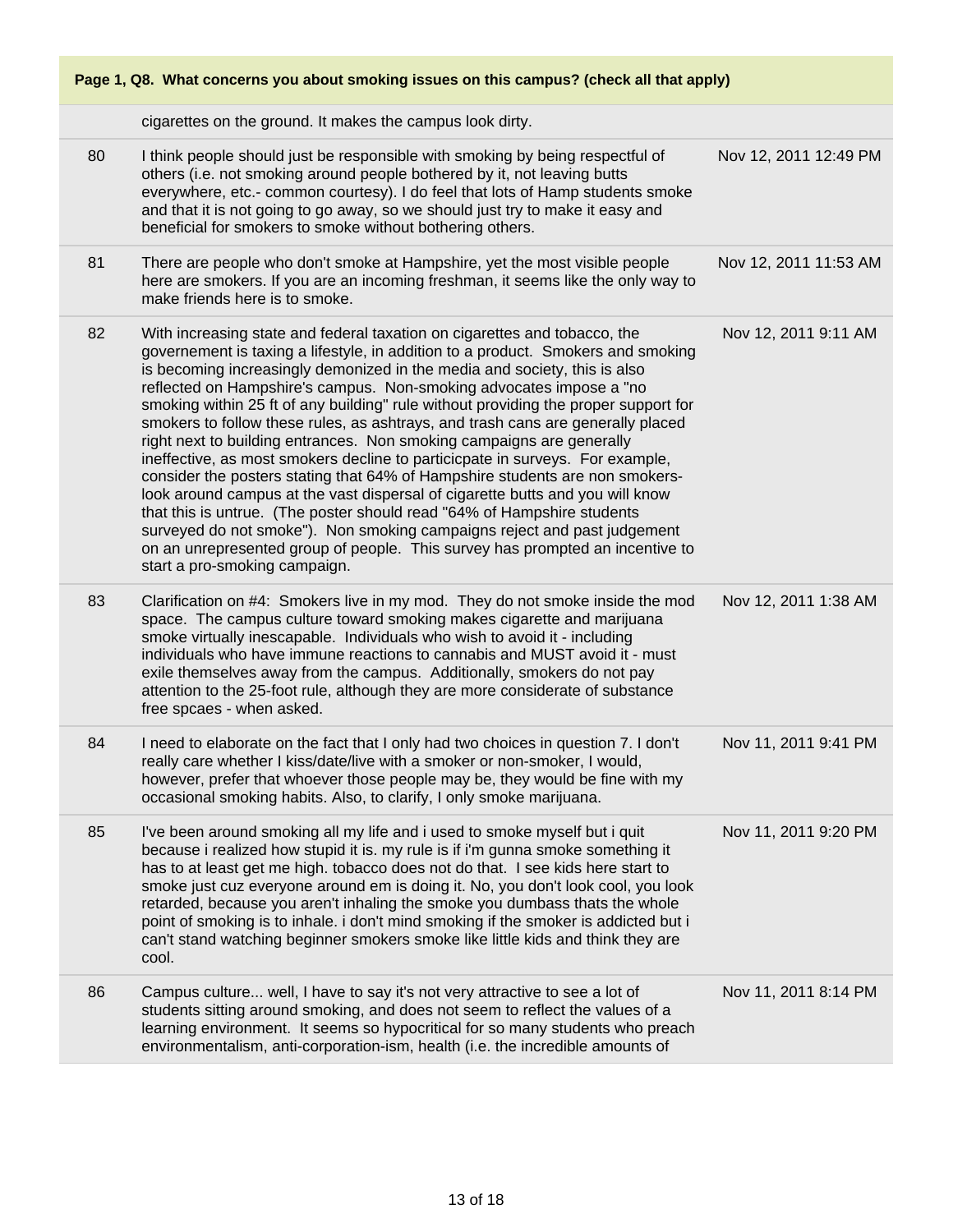|    | vegetarian/vegans), etc. to smoke cigarettes. You will notice I also said I'm not<br>concerned with it, which obviously doesn't seem to make sense, but its because<br>I don't really think about it all that often and it doesn't really bother me in<br>particular, except when I sit down to think about it, like in this situation. Thank<br>you for doing this. I think it is absolutely stupid how many people waste their<br>money and health on cigarettes, including a lot of people I really respect and<br>who are my friends, and I wish it wasn't a socially accepted thing anymore. I<br>wish smokers were "uncool" instead of the non smokers being the ones looked<br>down upon. Also, even though I see myself as a non-smoker, I definitely have<br>smoked cigs in social situations, and enjoyed them, but never enough to seek<br>them out. The most important thing to me is this: people all have the right to<br>make their own decisions, in terms of risk, health, etc. but the two situations that<br>bother me most are 1) hypocrisy and 2) when their actions are sucking on the<br>collective- for example, if the smoker gets lung cancer, they are taking a hospital<br>bed, doctors and money away from the many many other people who need<br>medical attention because of accidents or illnesses that were out of their control.<br>Thank you. |                      |
|----|----------------------------------------------------------------------------------------------------------------------------------------------------------------------------------------------------------------------------------------------------------------------------------------------------------------------------------------------------------------------------------------------------------------------------------------------------------------------------------------------------------------------------------------------------------------------------------------------------------------------------------------------------------------------------------------------------------------------------------------------------------------------------------------------------------------------------------------------------------------------------------------------------------------------------------------------------------------------------------------------------------------------------------------------------------------------------------------------------------------------------------------------------------------------------------------------------------------------------------------------------------------------------------------------------------------------------------------------------------------------------------|----------------------|
| 87 | I feel like things are a little better this year than they've been in the past--I can<br>walk out the front door without coughing--but it could still improve.                                                                                                                                                                                                                                                                                                                                                                                                                                                                                                                                                                                                                                                                                                                                                                                                                                                                                                                                                                                                                                                                                                                                                                                                                   | Nov 11, 2011 4:15 PM |
| 88 | People seem to see smoking as a good way to meet people, as the gazebos are<br>often occupied by other smokers. On a campus where it can be hard to meet<br>people, there is clearly a reason to be a smoker. If it were easier to meet people<br>in other ways less people might smoke. Sounds crazy, but from conversations<br>I've had it really seems to be true.                                                                                                                                                                                                                                                                                                                                                                                                                                                                                                                                                                                                                                                                                                                                                                                                                                                                                                                                                                                                            | Nov 11, 2011 3:28 PM |
| 89 | While I have encountered smokers who are respectful about their smoking (ie<br>asking if it's ok to smoke near someone before lighting up), it seems the vast<br>majority of the smokers on campus simply do not care or feel they are being<br>unfairly vilified. There are cigarette butts literally all over campus. Most people do<br>not respect the 25 feet away from a building limitation, especially when it snows.<br>When I was a prospie, the thing that turned me away from Hampshire the most<br>was the smoking. I feel pressured not to say anything about it, but my lungs can't<br>take it. And I know people who have asthma or other health issues that are really<br>exacerbated by all the "smoke" (tobacco or other).                                                                                                                                                                                                                                                                                                                                                                                                                                                                                                                                                                                                                                     | Nov 11, 2011 2:49 PM |
| 90 | I don't like the smell of cigarettes so I don't like being around people who are<br>smoking or people who have been smoking and then sit near me in class<br>because the smell gets in their hair and clothes and all that. At the same time, I<br>think that smoking is perfectly within one's rights. I like that smoking is not<br>allowed in the dorms/mods, classrooms or other public spaces with upholstery<br>and/or carpets because, as I said, the smell doesn't go away even after the<br>smoker has stopped smoking, which would leave non-smokers with nowhere to<br>go, but I think that as long as we have smokers we should give them spaces like<br>the gazebos in which to smoke. The cigarette butts everywhere is a bit strange<br>and tasteless, though, considering that all other forms of littering are frowned<br>upon by smokers and non-smokers alike.                                                                                                                                                                                                                                                                                                                                                                                                                                                                                                | Nov 11, 2011 2:25 PM |
| 91 | Basically it weirds me out how many people smoke. Where I'm from I don't see<br>anywhere near as many people smoking as I do at Hampshire, even in urban<br>areas. Maybe it's a college thing, maybe it's an East Coast thing, I don't know,<br>but it's weird, and it's weird that people are so used to it that they don't see it as                                                                                                                                                                                                                                                                                                                                                                                                                                                                                                                                                                                                                                                                                                                                                                                                                                                                                                                                                                                                                                           | Nov 11, 2011 2:08 PM |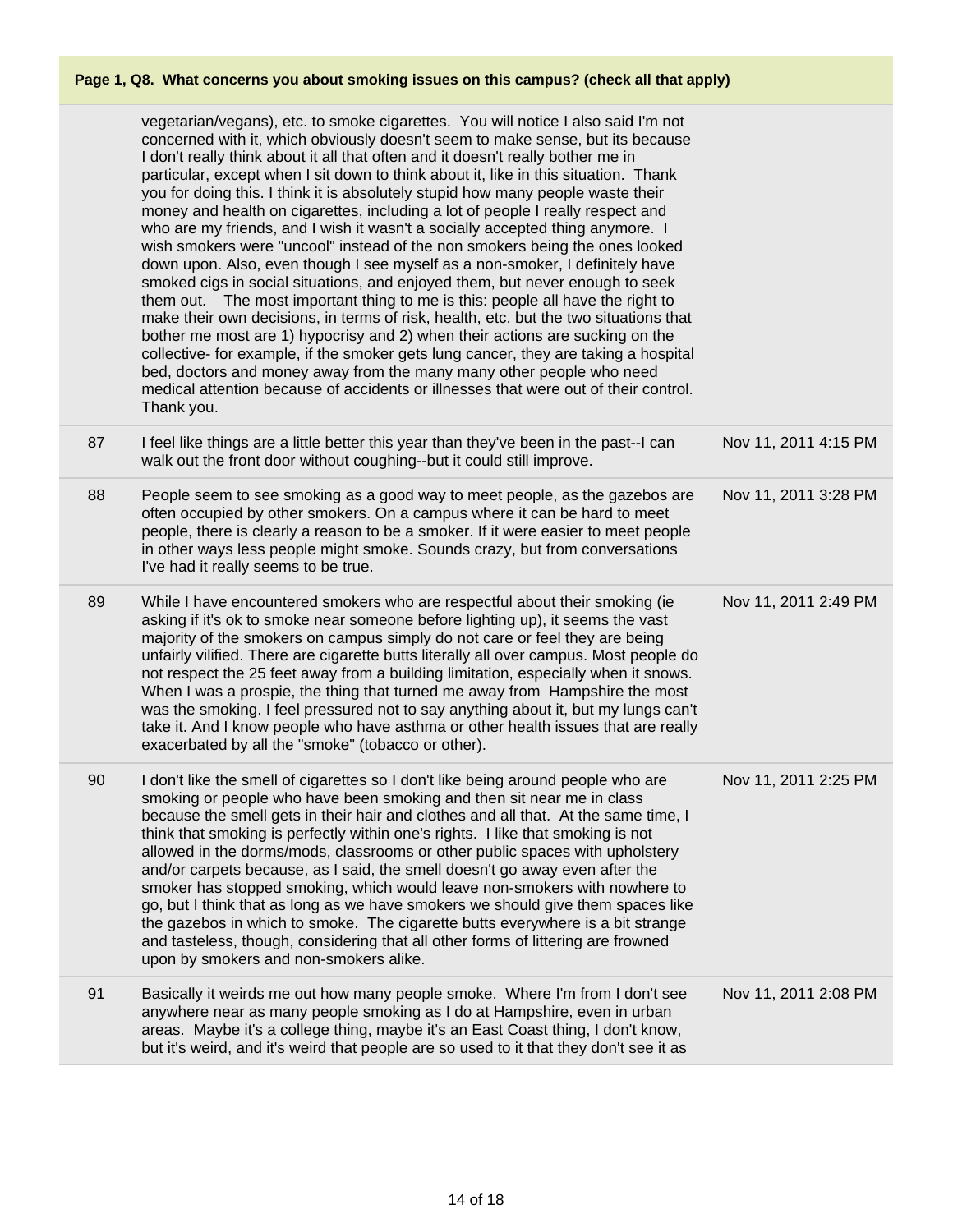|  |  |  |  | Page 1, Q8. What concerns you about smoking issues on this campus? (check all that apply) |
|--|--|--|--|-------------------------------------------------------------------------------------------|
|--|--|--|--|-------------------------------------------------------------------------------------------|

|    | weird.                                                                                                                                                                                                                                                                                                                                                                                                                                                                                                                                                                                                                                                                                                                                                                                                                                                                                                                                                                                                                                                                                                              |                       |
|----|---------------------------------------------------------------------------------------------------------------------------------------------------------------------------------------------------------------------------------------------------------------------------------------------------------------------------------------------------------------------------------------------------------------------------------------------------------------------------------------------------------------------------------------------------------------------------------------------------------------------------------------------------------------------------------------------------------------------------------------------------------------------------------------------------------------------------------------------------------------------------------------------------------------------------------------------------------------------------------------------------------------------------------------------------------------------------------------------------------------------|-----------------------|
| 92 | I don't make either/or decisions on who I'm roomates/housemates/kissing/dating<br>on whether they smoke or not. I think that split is false and it's a weird question<br>to ask.                                                                                                                                                                                                                                                                                                                                                                                                                                                                                                                                                                                                                                                                                                                                                                                                                                                                                                                                    | Nov 11, 2011 2:07 PM  |
| 93 | There is a lack of consequence for breaking the smoking laws in the dorms. I<br>have asthma and cannot tolerate living in a smoking environment, and when I<br>lived on the dorms I complained about indoor smoking practically every week.<br>The most that the campus ever did was tell people to stop (which obviously did<br>nothing), and my intern was frustrated because there was nothing she could<br>actually do about the situation. What is the point of having policies if they are not<br>enforced?                                                                                                                                                                                                                                                                                                                                                                                                                                                                                                                                                                                                   | Nov 11, 2011 1:29 PM  |
| 94 | As an admissions tour guide, I'm embarrassed by how many smokers there are,<br>and evidence of smoking. I think it gives the wrong impression to parents and it's<br>intimidating for prospective students. I'm also concerned with the health effects<br>of secondhand smoke and the impacts on those with asthma. Also, there is a lot<br>of littering that is not only unsightly but bad for the environment. I think that<br>Hampshire should be a smoke-free campus, which isn't too crazy. There are<br>already several campuses in the country. I think we would attract more students<br>to Hampshire, make our current students more healthy, save money :) Thank<br>you for your efforts                                                                                                                                                                                                                                                                                                                                                                                                                  | Nov 11, 2011 1:15 PM  |
| 95 | I feel as though there is such a strong culture of smoking on campus that there is<br>a pressure to smoke or start smoking if one isn't already a smoker. The<br>gazebos are pretty but they become a lot less beautiful when there are smokers<br>and drunk people in them all hours of the day. The smell also makes it very<br>upsetting to walk around campus or to have waft into the halls. I don't like<br>leaving my window open when it's warm out because my room becomes a<br>smoke zone then and I don't like that smell and don't want to have the secondary<br>health effects. I worry about the choice to smoke in a social setting. I think that at<br>Hampshire smoking is encouraged as a social activity rather than a habit and I<br>think that reflects poorly on the college that it is encouraged or at least not<br>discouraged. In an age when the adverse effects of smoking are known now<br>more than ever, it doesn't make sense for the college to practically sanction the<br>socialization of smoking and formation of smoking culture in youth as they<br>develop habits for life. | Nov 11, 2011 1:00 PM  |
| 96 | I am not overly concerned with any of these issues, however I do not feel like it is<br>anyone's right to attempt to govern the social space by banning smoking on<br>campus. I personally do not smoke marijuana, but love the smell, and enjoy<br>running into it across campus. I did not check anything for rather kiss a/date a<br>because I do not care. Kissing is fun and should be enjoyed regardless of an<br>individuals choice to smoke or not. I do not care if the company I cavort with<br>smokes or not, I value independence and individuality and if everyone was a<br>smoker or a non-smoker there wouldn't be much variation now would there?                                                                                                                                                                                                                                                                                                                                                                                                                                                   | Nov 11, 2011 12:58 PM |
| 97 | I find smoking a very strange way to socialize. It's not as interesting or as active<br>as many, many other things one could do with groups. I am not sub-free, but I<br>find smoking habits terribly unattractive.                                                                                                                                                                                                                                                                                                                                                                                                                                                                                                                                                                                                                                                                                                                                                                                                                                                                                                 | Nov 11, 2011 12:58 PM |
| 98 | I feel I cannot socialize with people unless I am smoking. I feel that if I'm outside,                                                                                                                                                                                                                                                                                                                                                                                                                                                                                                                                                                                                                                                                                                                                                                                                                                                                                                                                                                                                                              | Nov 11, 2011 12:56 PM |
|    |                                                                                                                                                                                                                                                                                                                                                                                                                                                                                                                                                                                                                                                                                                                                                                                                                                                                                                                                                                                                                                                                                                                     |                       |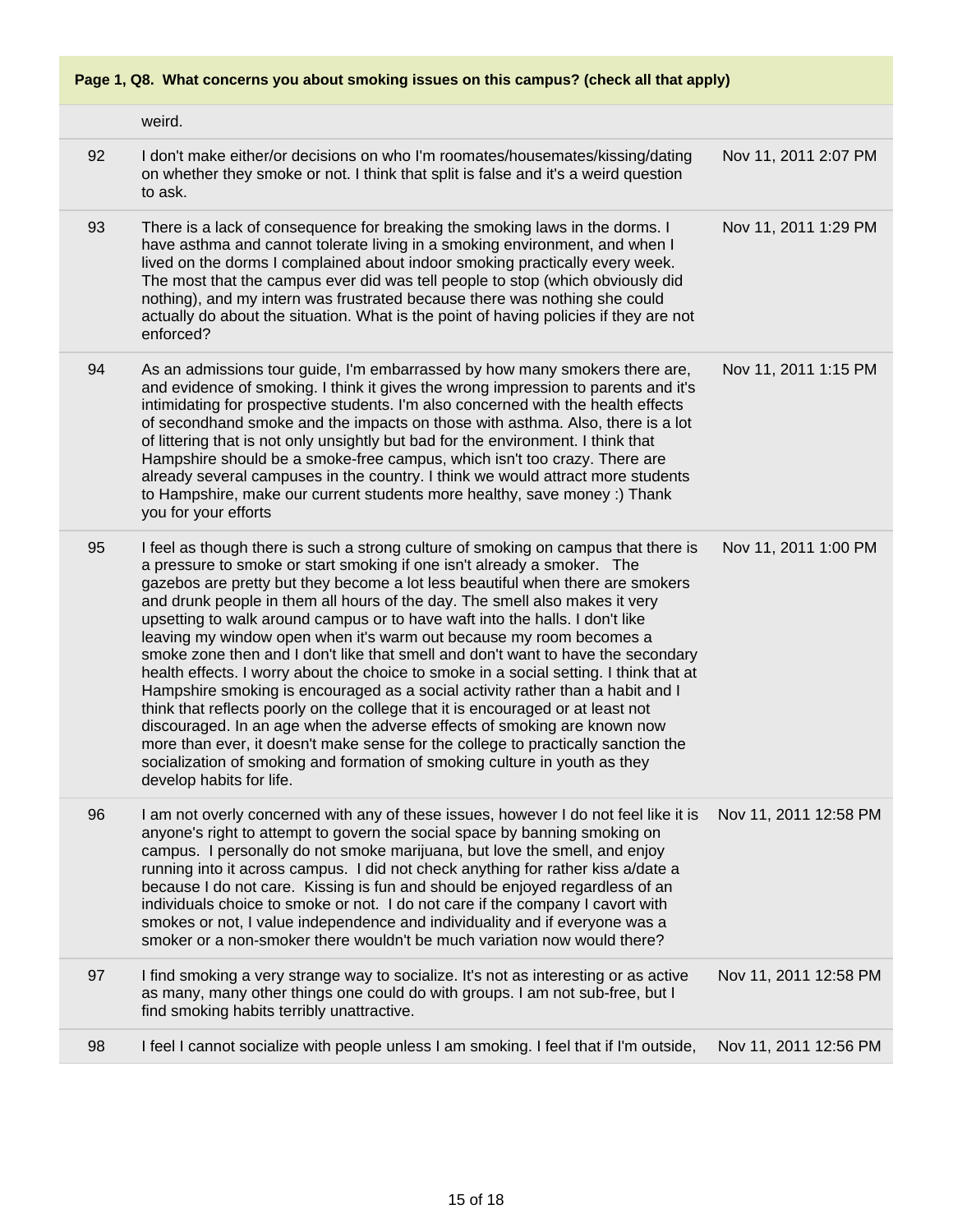| Page 1, Q8. What concerns you about smoking issues on this campus? (check all that apply) |                                                                                                                                                                                                                                                                                                                                                                                                                                                                                                                                                                                                                                                                                                                                                                                                                                                 |                       |  |
|-------------------------------------------------------------------------------------------|-------------------------------------------------------------------------------------------------------------------------------------------------------------------------------------------------------------------------------------------------------------------------------------------------------------------------------------------------------------------------------------------------------------------------------------------------------------------------------------------------------------------------------------------------------------------------------------------------------------------------------------------------------------------------------------------------------------------------------------------------------------------------------------------------------------------------------------------------|-----------------------|--|
|                                                                                           | trying to meet new people, asking for a cigarette or to use a lighter, I can more<br>easily start up a conversation and socialize.                                                                                                                                                                                                                                                                                                                                                                                                                                                                                                                                                                                                                                                                                                              |                       |  |
| 99                                                                                        | smoking is only problematic if one makes it so; if you'd prefer not be be around<br>smoke, step two feet away instead of whining about amherst's backwards town<br>by-laws.                                                                                                                                                                                                                                                                                                                                                                                                                                                                                                                                                                                                                                                                     | Nov 11, 2011 12:49 PM |  |
| 100                                                                                       | I'm tired of being surrounded by people the smoke cigarettes and marijuana. I<br>don't understand the point of doing your body harm and there are much more<br>important things than getting high everyday.                                                                                                                                                                                                                                                                                                                                                                                                                                                                                                                                                                                                                                     | Nov 11, 2011 11:59 AM |  |
| 101                                                                                       | Smoking is a serious problem on campus. We have a smoking culture, and it<br>seems like a large group of first years start smoking when they come to<br>hampshire. Also the amount of people smoking in doorways is ridiculous, and is<br>incredibly inconsiderate- I have to breath in second-hand smoke every-time I go<br>into a mod or dorm. Last year when I was in the dorms, I consistantly had<br>cigarette smoke wafting into my hallway. Its fine if you choose to smoke, but<br>there is a large lack of consideration of non-smokers, and I feel at times as if I'm<br>in the minority. Also no-one seems to dispose of their cigarettes in the<br>containers; I saw a girl purposely drop her butt in a storm drain yesterday. For a<br>campus that strives to be green and healthy, our cigarette culture is through the<br>roof. | Nov 11, 2011 11:49 AM |  |
| 102                                                                                       | People's motives for smoking are often aggravating to me because in my opinion<br>the Only reason someone smokes is for social reasons. Even those who started<br>at young ages you don't become addicted from just one pull of your father's<br>cigarette that you decide to take while he's not looking. Even if you are now<br>addicted the reason you started in the first place was for a social reason and I<br>just wish people could be more of individuals.                                                                                                                                                                                                                                                                                                                                                                            | Nov 11, 2011 11:34 AM |  |
| 103                                                                                       | I'm not sure whether your asking for weed smokers or tobacco smokers or both.<br>Both answers would be different (I'd be interested to see the results of two<br>surveys, one on weed and one on tobacco, but that's just me)                                                                                                                                                                                                                                                                                                                                                                                                                                                                                                                                                                                                                   | Nov 11, 2011 11:26 AM |  |
| 104                                                                                       | While I respect a person's rights to do what they wish with their body, the issues<br>of smoking is complicated by the fact that smoking also effects the bodies of the<br>people around smokers, and that is, frankly, not cool. I would say that it goes<br>against Hampshire's very clear values, because not only does public smoking<br>take away a non-smoker's right to keep their body toxin free, but smoking is<br>terrible for the environment, and no environmentally conscious person should be<br>a smoker.                                                                                                                                                                                                                                                                                                                       | Nov 11, 2011 11:23 AM |  |
| 105                                                                                       | Smoking isn't the issue, people are just idiots and need to learn discreetness<br>and simple respect                                                                                                                                                                                                                                                                                                                                                                                                                                                                                                                                                                                                                                                                                                                                            | Nov 11, 2011 11:18 AM |  |
| 106                                                                                       | Smoking is destructive to the environment and physical health. It strikes me as<br>hypocritical that Hampshire college has so many "conscious" students who<br>choose to smoke and litter their butts all around town/campus. Students have a<br>right to smoke, but non-smokers also have a right to be in smoke free<br>environments and have a campus free of cigarette-butt litter.                                                                                                                                                                                                                                                                                                                                                                                                                                                         | Nov 11, 2011 11:15 AM |  |
| 107                                                                                       | I have a real problem with this survey. I believe it is constructed in a way that will<br>seriously bias the responses you get. For example, question 7: I am neutral on a                                                                                                                                                                                                                                                                                                                                                                                                                                                                                                                                                                                                                                                                      | Nov 11, 2011 11:10 AM |  |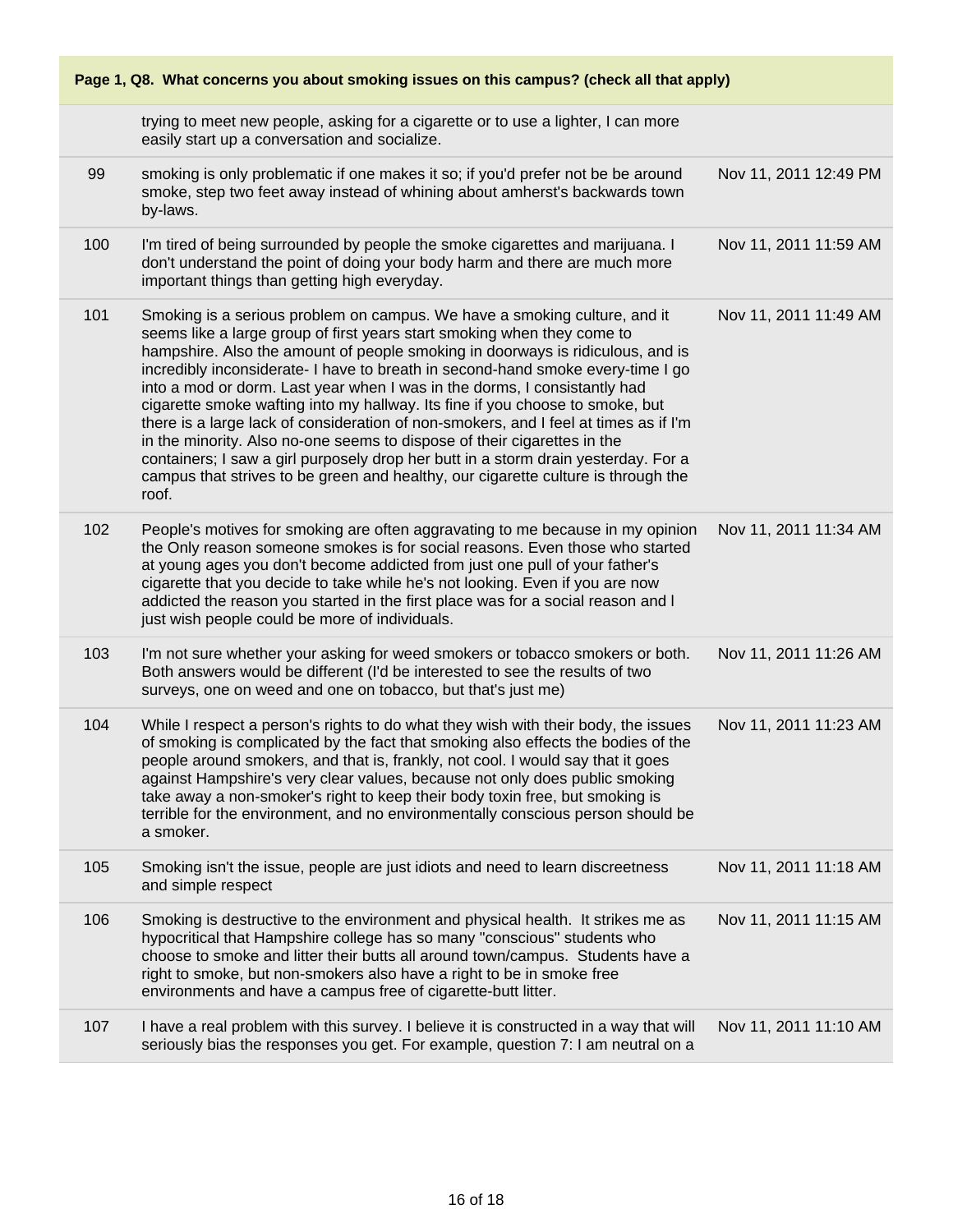| Page 1, Q8. What concerns you about smoking issues on this campus? (check all that apply) |                                                                                                                                                                                                                                                                                                                                                                                                                                                                                                                                                                                                                                                                                                                                                                                                                                                                                                                                                                                                                                       |                       |  |
|-------------------------------------------------------------------------------------------|---------------------------------------------------------------------------------------------------------------------------------------------------------------------------------------------------------------------------------------------------------------------------------------------------------------------------------------------------------------------------------------------------------------------------------------------------------------------------------------------------------------------------------------------------------------------------------------------------------------------------------------------------------------------------------------------------------------------------------------------------------------------------------------------------------------------------------------------------------------------------------------------------------------------------------------------------------------------------------------------------------------------------------------|-----------------------|--|
|                                                                                           | lot of this issues. I have no problem living in a mod with smokers, but I do not<br>actively prefer smokers over non-smokers either. Please consider this when<br>interpreting your results.                                                                                                                                                                                                                                                                                                                                                                                                                                                                                                                                                                                                                                                                                                                                                                                                                                          |                       |  |
| 108                                                                                       | Though I'd prefer not being around people that smoke, I am absolutely against<br>limiting the rights of smokers on campus more than they already are. It is<br>certainly possible to avoid excessive exposure to cigarette smoke on campus.                                                                                                                                                                                                                                                                                                                                                                                                                                                                                                                                                                                                                                                                                                                                                                                           | Nov 11, 2011 10:36 AM |  |
| 109                                                                                       | Smokers don't seem concerned about whether or not their smoke is bothering<br>non-smokers, or about their own health.                                                                                                                                                                                                                                                                                                                                                                                                                                                                                                                                                                                                                                                                                                                                                                                                                                                                                                                 | Nov 11, 2011 10:33 AM |  |
| 110                                                                                       | Litter happens a lot more when there aren't any ashtrays around (e.g., in much<br>of Greenwich)                                                                                                                                                                                                                                                                                                                                                                                                                                                                                                                                                                                                                                                                                                                                                                                                                                                                                                                                       | Nov 11, 2011 10:16 AM |  |
| 111                                                                                       | Secondhand smoke has not shown any statistically reliable negative effects, but<br>people groan about it all the time. I know at least fellow smokers don't judge me.<br>Self-righteousness is worse for you than secondhand smoke!                                                                                                                                                                                                                                                                                                                                                                                                                                                                                                                                                                                                                                                                                                                                                                                                   | Nov 11, 2011 10:07 AM |  |
| 112                                                                                       | I absolutely hate the smoking on campus. I think that smokers have a right to<br>smoke They should not be able to smoke within 25 feet of a building OR a<br>sidewalk. I should not EVER have to encounter smoke of any kind from<br>everyone. It angers me a lot. Also, the gazebos are usually trashed with cigarette<br>butts and other litter. They are too close to walkways. If smokers want to smoke,<br>it should be an inconvenience to them to have to walk away from everyone else;<br>it shouldn't be an inconvenience to me. I shouldn't be subject to filthy air just for<br>walking to class or the dining commons because someone feels like lighting up.<br>Both my mother and my boyfriend (off-campus) smoke, and yet somehow they<br>are able to keep smoke away from others without exception. I think it's a matter<br>of respect and an understanding that smokers do not have consent to pollute the<br>air that others breathe (even though of course it is pollution overall, just not as<br>concentrated). | Nov 11, 2011 9:56 AM  |  |
| 113                                                                                       | There is a general feeling on campus that it's perfectly fine to ignore the "20 ft"<br>from public buildings" rule. Also, it's troubling how many members of the<br>Hampshire community show a flippant disregard for their health and their bodies.                                                                                                                                                                                                                                                                                                                                                                                                                                                                                                                                                                                                                                                                                                                                                                                  | Nov 11, 2011 9:49 AM  |  |
| 114                                                                                       | Making the entire campus smoke free would seriously infringe on the rights of<br>smokers. Its their choice to smoke and people who do not like it can just take a<br>few steps away.                                                                                                                                                                                                                                                                                                                                                                                                                                                                                                                                                                                                                                                                                                                                                                                                                                                  | Nov 11, 2011 9:03 AM  |  |
| 115                                                                                       | Smoking is seen as something socially acceptable, which is too bad given how<br>tobacco companies are and how we all know how bad smoking is for one's<br>health, the environment, etc.                                                                                                                                                                                                                                                                                                                                                                                                                                                                                                                                                                                                                                                                                                                                                                                                                                               | Nov 11, 2011 9:01 AM  |  |
| 116                                                                                       | While I take no issues with tobacco use in buildings/around buildings, I have<br>great anxiety about the use of marijuana in school buildings. Also, the gazebos<br>create little ghettos of confrontational chain smokers.                                                                                                                                                                                                                                                                                                                                                                                                                                                                                                                                                                                                                                                                                                                                                                                                           | Nov 11, 2011 9:00 AM  |  |
| 117                                                                                       | I know litter is sometimes a side effect of smoking, but you might consider<br>putting up more "smoker's outpost" ashtrays in more convenient places. I'm sure<br>more aesthetically pleasing outposts could be found as well.                                                                                                                                                                                                                                                                                                                                                                                                                                                                                                                                                                                                                                                                                                                                                                                                        | Nov 11, 2011 8:49 AM  |  |
| 118                                                                                       | I honestly don't care who smokes; but "unsure" wasn't an option on any of these.                                                                                                                                                                                                                                                                                                                                                                                                                                                                                                                                                                                                                                                                                                                                                                                                                                                                                                                                                      | Nov 11, 2011 8:27 AM  |  |